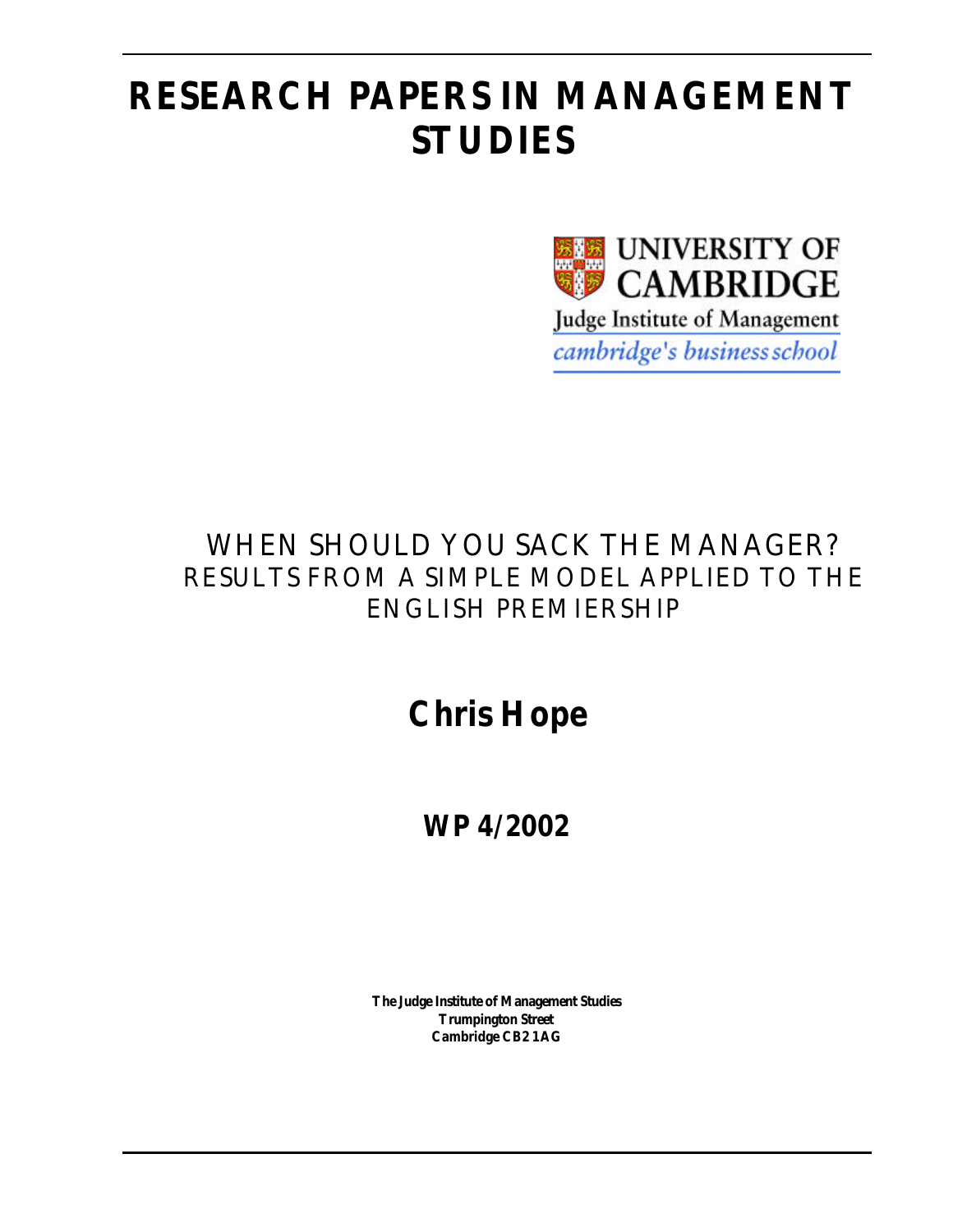### **When should you sack the manager? Results from a simple model applied to the English Premiership.**

Chris Hope Judge Institute of Management April 2002

## **Abstract**

By the end of October 2001, less than three months into the 2001-02 football season, 21 managers from the 92 English Premiership and Nationwide League clubs had lost their jobs. Many commentators thought that the clubs were too quick to act. So what strategy should a football club adopt when deciding whether to sack its manager?

This paper introduces a simple model assuming that a club's objective is to maximize the number of league points that it scores per season. The club's strategy consists of three choices:

- the length of the honeymoon period during which it will not consider sacking a new manager,
- the level of the trapdoor, the average number of points scored per game; if the manager's performance falls below this, he will get the sack,
- the weight that it will give to more recent games compared to earlier ones.

Data from the last six seasons of the Premiership are used to calibrate the model. The best strategy is to have only a short honeymoon period of 8 games, to set the trapdoor at 0.74 points per game, and to put 47% of the weight on the last five games. A club adopting this strategy would obtain on average 56.8 points per season, compared to a Premiership average of 51.8 points. It would employ an average of 5.7 managers every ten seasons, against the Premiership average of 4.5 managers. It would have sacked John Gregory at Aston Villa and Walter Smith at Everton, but not Ruud Gullit or Gianluca Vialli at Chelsea, nor Joe Royle at Everton, just.

Priorities for further work include developing the model to include the distinction between home and away games, the quality of the opposition, the importance of avoiding relegation, and the different aspirations of different clubs, and applying it to other leagues than the Premiership.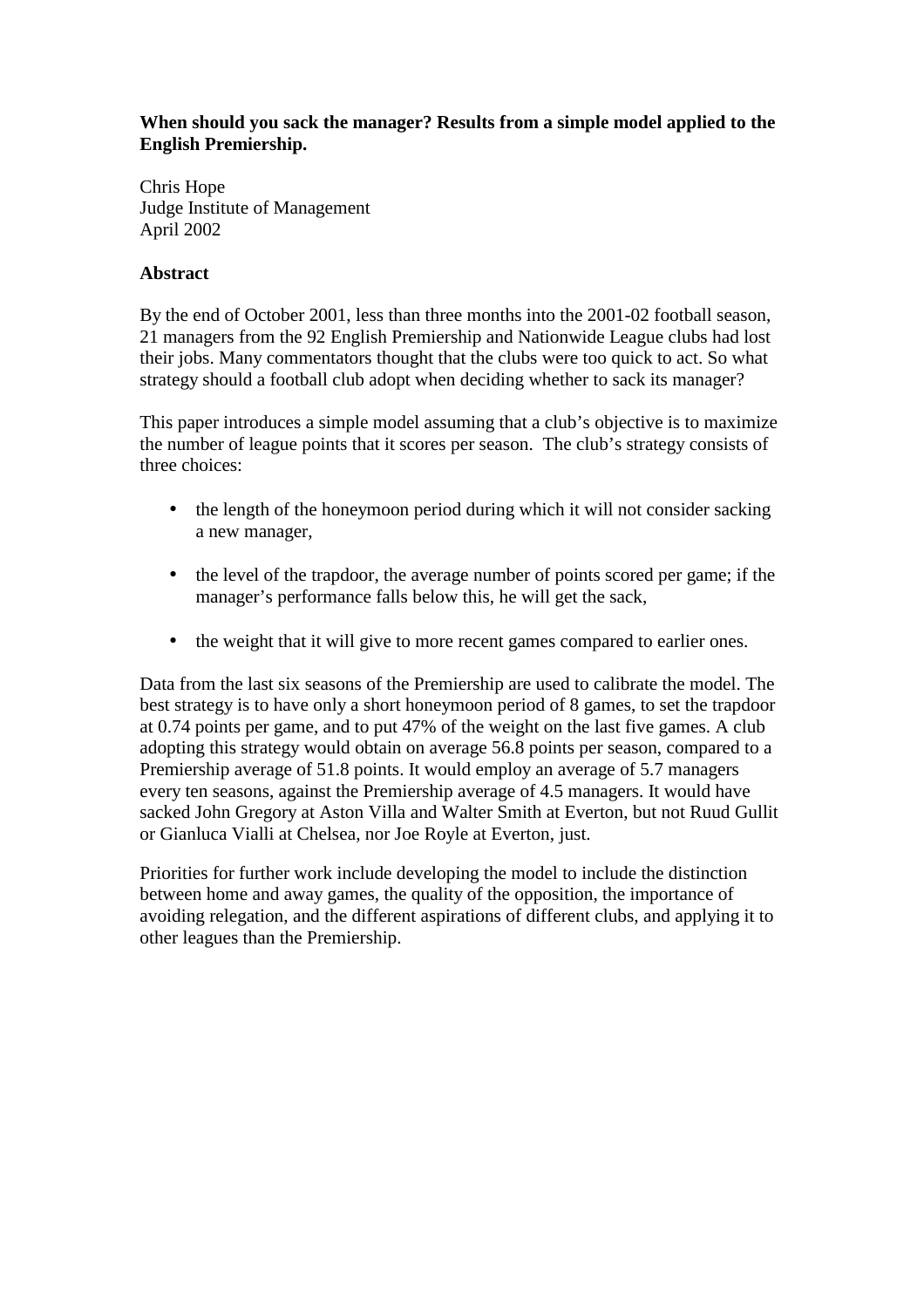#### **Introduction**

The  $2001 - 2002$  season was an uncomfortable one for the managers of the 92 clubs in English Premiership and Nationwide League football. By the  $26<sup>th</sup>$  of October 2001, 18 managers had lost their jobs since the start of the season in August, and Walter Smith, then Manager of Everton, was lamenting

"I feel managers are being sacked too quickly. I think circumstances placed upon directors in the financial sense means some are getting panicked into changing their managers too quickly. It means clubs never get the stability which I believe is so vital to them." http://news.bbc.co.uk/sport/hi/english/football/newsid\_1621000/ 1621182.stm

Smith's lament went unheeded, and at the end of October, just five days later, it was reported that

"Oldham Athletic have sacked manager Andy Ritchie - the 21st manager to leave his club since the start of August." http://news.bbc.co.uk/sport/hi/english/football/teams/o/oldham\_athletic/newsid\_1629000/1629700.stm

Smith himself was to lose his job in March 2002.

So were the clubs too quick to act? What can we say about the strategy that a football club should follow in deciding whether to sack its manager?

This paper introduces a simple model of this decision problem. The club is assumed to want to maximize the number of league points that it scores per season. To do this it would like to employ the best manager it can. There are five *types* of manager: poor, fair, good, excellent and world class. But the club cannot observe the quality of its manager directly. Instead it looks at results on the pitch.

The club has three choices to make:

- the length of the *honeymoon* period during which it will not consider sacking a new manager,
- the level of the *trapdoor*, the average number of points scored per game; if the manager's record falls below this, he will get the sack,
- the weight that it will give to more recent games compared to earlier ones. The club increases this weight by increasing the amount of *smoothing* it applies when keeping track of the manager's results.

The choice is complicated by the likelihood that a change of manager will initially *inspire* the team and get a *boost* in performance, and then require some time to *rebuild*, during which the team's performance will *drop*. And even the best manager will eventually see his performance drop somewhat with *age*, and even more as his skills and relationship with the club *decay*.

Whenever a new manager is appointed, he will demand a *contract* for a number of seasons, and a hefty *salary*. If he is sacked before his contract expires, the club will have to pay it up, using money that could otherwise have been used to *buy success* on the pitch, for example through buying new players.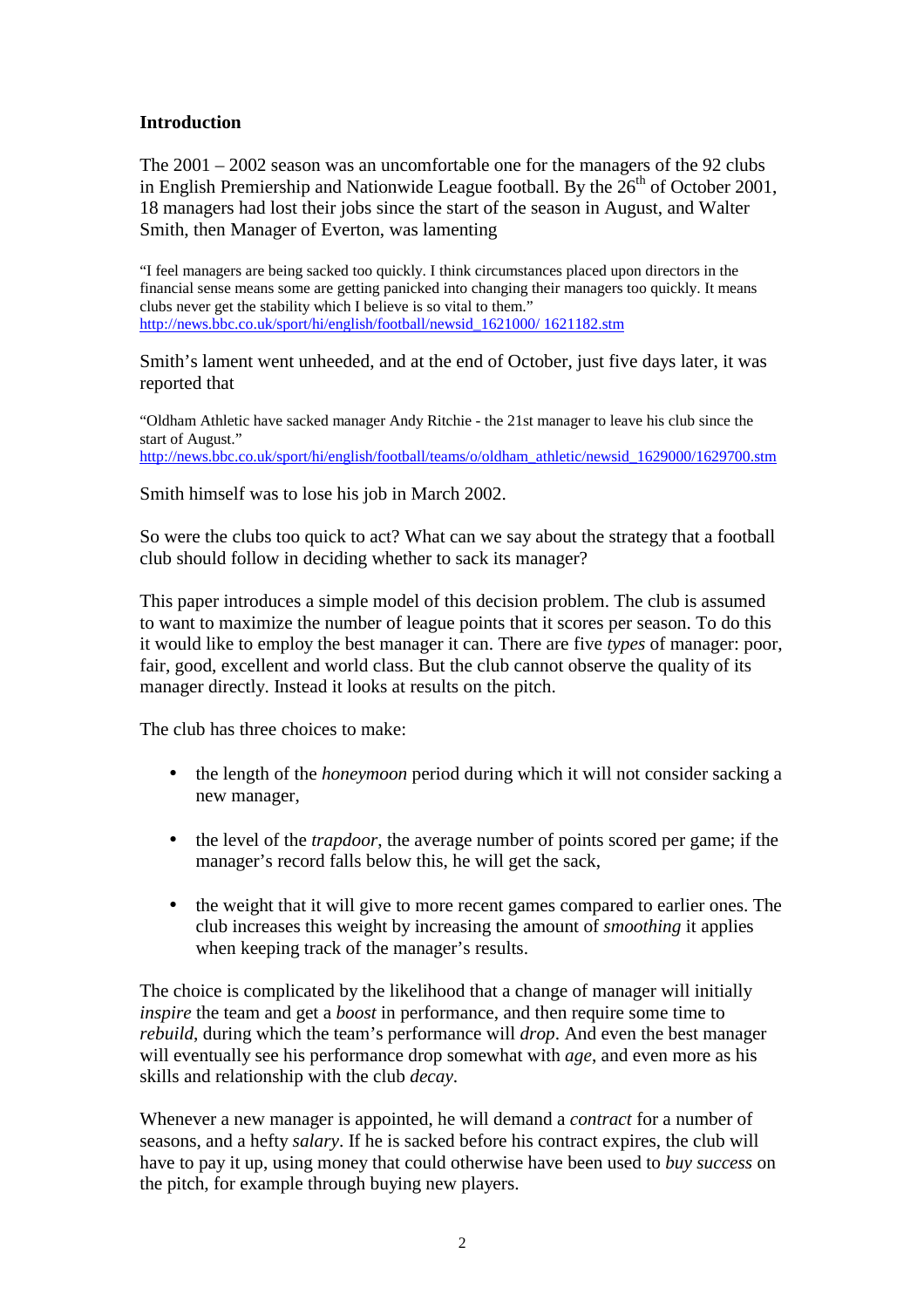So the essence of the club's dilemma is this: every time it sacks a manager it may get a short-lived boost in performance, but it incurs a substantial cost and a subsequent period of rebuilding, both of which cost points. But if it doesn't sack a mediocre manager, it will continue to perform badly.

If the club sets the honeymoon period too short, it risks wasting money by sacking a lot of managers, some of whom might have turned out to be excellent or world class, but unlucky in their first few games. If it sets the honeymoon period too long, it will keep even poor managers for longer than their performance would merit.

If the club sets the trapdoor too high, it will sack a lot of managers, some of whom could be superb managers going through a sticky spell. Too low, and even mediocre managers will never get the sack.

If the club relies too much on the most recent results, it will sack a lot of managers, as even a short bad patch will lead to dismissal. If the club uses too little smoothing, it will take a long while to sack even those managers whose performance has aged and decayed.

The next section describes a model built using the terms in italics in the above description. Then, results from the English Premiership are used to calibrate the model, and the records of some well-known managers are examined. The model is used to explore a range of strategies that a club could adopt, and some general guidelines are found. Then an optimal strategy is calculated, its implications described, and it is applied to some real managers. Finally the simplifications of the model are discussed and some proposals for further research are made.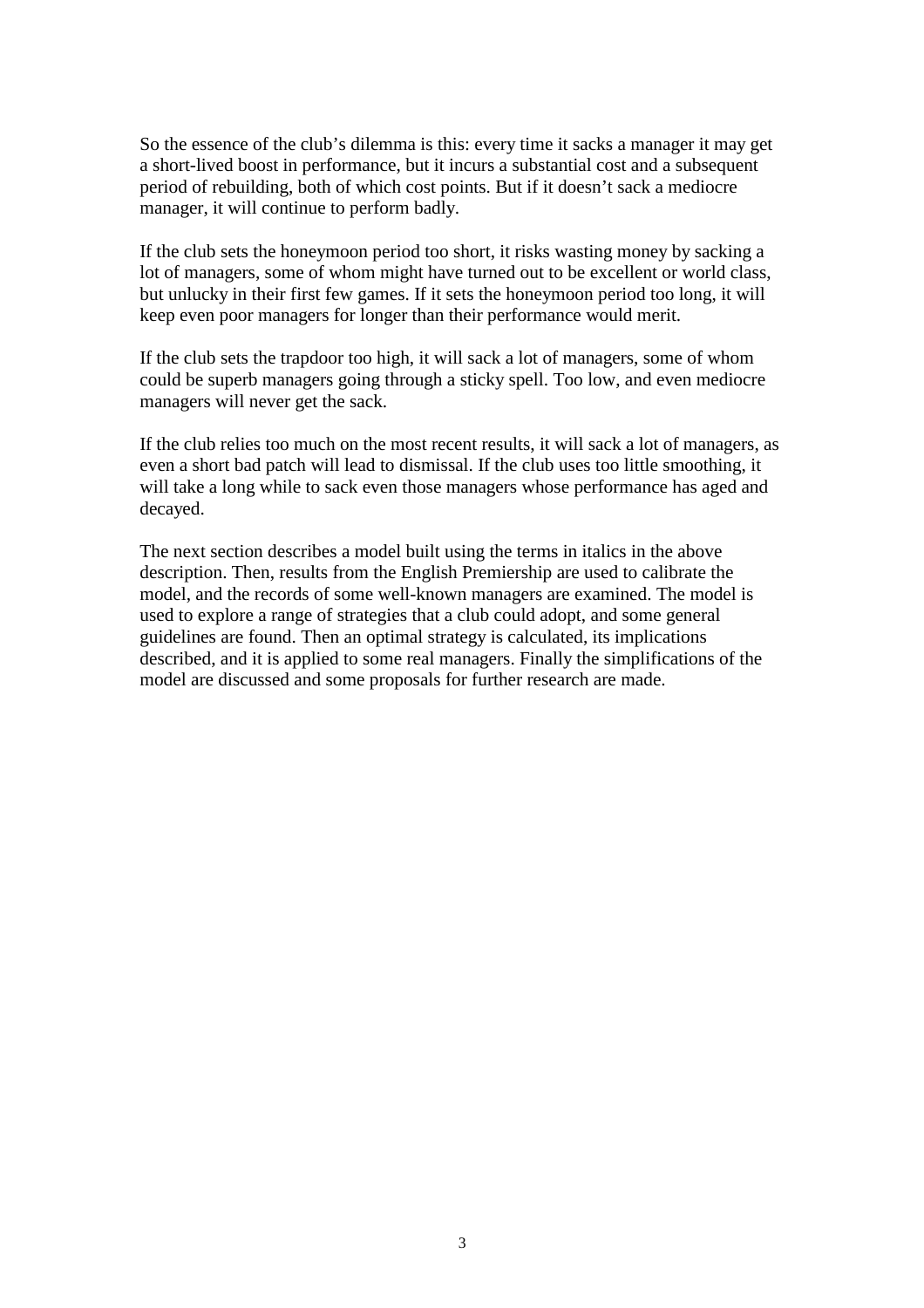#### **The model**

In this section the model is described in enough detail to allow it to be reproduced. Anyone not interested in the details of the model can skip to the next section to see the data and results for the Premiership.

#### *Points per game*

In the English Premiership and Nationwide football (soccer) leagues, games are scored at 3 points for a win, 1 point for a draw, and 0 points for a loss. Each team plays every other team twice during a season, once at home and once away.

Assume that, for each game, a club has a probability of winning of *p(win)*, of drawing *p(draw)*, and of losing 1 - *p(win)* - *p(draw)*. The mean number of points scored per game, *g*, will be given by

 $g = 3p(win) + p(draw)$ 

#### *The league*

Averaged over a whole season and all the teams in the league, the number of wins must equal the number of losses, so, using capital letters to represent the average over the season for the league as a whole,

 $P(\text{win}) = 1 - P(\text{win}) - P(\text{draw})$ , or

 $P(draw) = 1 - 2P(win)$ 

So

$$
G = 3P(\text{win}) + P(\text{draw})
$$

$$
= 3P(\text{win}) + 1 - 2P(\text{win})
$$

$$
= 1 + P(\text{win})
$$

At the two extremes, if all games in the league are drawn,  $P(win) = 0$ , and  $G = 1$ ; if all games are either won or lost  $P(\text{win}) = 0.5$  and  $G = 1.5$ .  $P(\text{win})$  is an input to the model.

#### *The managers*

Table 1 shows the five types of manager that are assumed to be available, their quality measured by *g(normal)*, the mean points per game they will obtain, and the probability of obtaining them each time a new manager is hired.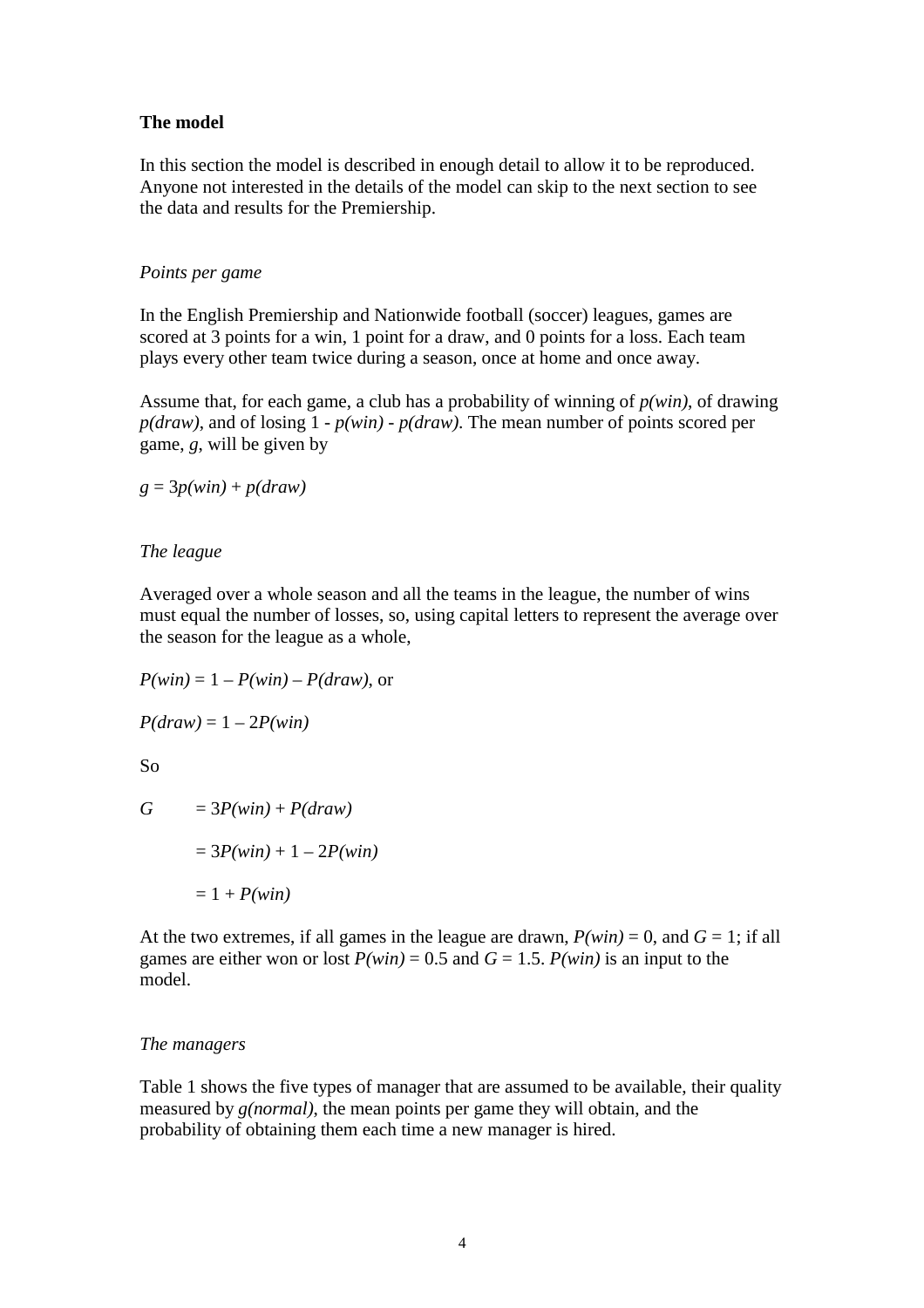#### **Table 1 The five types of manager**

| <b>Type</b> | g(normal) | prob                |
|-------------|-----------|---------------------|
| World class | $G+2d$    | P(2d)               |
| Excellent   | $G+d$     | P(d)                |
| Good        | G         | $1-2(P(2d) + P(d))$ |
| Fair        | $G-d$     | P(d)                |
| Poor        | $G-2d$    | P(2d)               |

Table 1 shows that a good manager will equal the mean performance in the league as a whole, while the excellent and world class managers will do better than this, with fair and poor managers their mirror image in both quality and probability. If the population of managers in the league is drawn randomly from this table, then the mean number of points per game over the season will be *G*, as required. The model inputs are *d*, *P(2d)* and *P(d)*. *G* is derived from *P(win)*.

#### *Time profile for a manager*

Figure 1 shows how a manager's performance, measured by *g*, is assumed to vary over time. For the first few games (*inspire*), the team are inspired by the new appointment and obtain a boost in performance. Then a there is a period of rebuilding (*rebuild*) and the team's performance drops below the long term average. Then there is the normal period (*age* – *rebuild* – *inspire*), where the team performs at the level *g(normal)* described in table 1. Then, if the manager has not been sacked, there is a period (*decay*) where his performance drops by one type from table 1, and finally by two types, but never below 'poor'. The model inputs are *inspire*, *boost*, *rebuild*, *drop*, *age*, and *decay*.

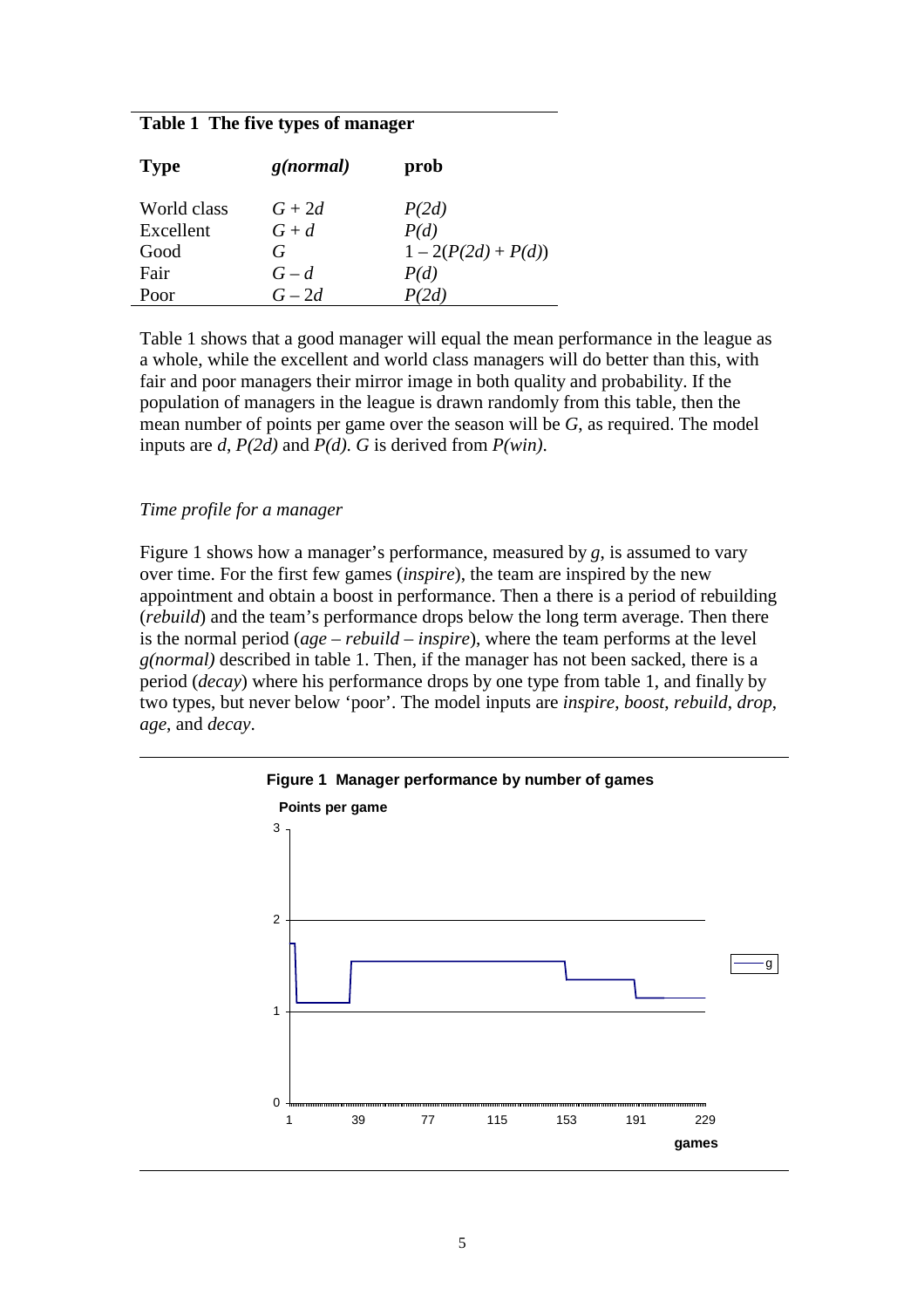Figure 1 shows the profile for an excellent manager, with  $P(win) = 0.35$  (so  $G = 1.35$ ) points per game), *d* = 0.2 points per game, *inspire* = 4 games, *boost* = 0.2 points per game, *rebuild* = 30 games,  $drop = 0.45$  points per game,  $age = 152$  games (4) Premiership seasons), and *decay* = 38 games (1 Premiership season).

Formally, at any stage of a manager's career with a club, *g* is described by the relationship in table 2

#### **Table 2 Value of** *g* **versus games played**

| Game<br><b>From</b>     | to                  | g                             |
|-------------------------|---------------------|-------------------------------|
|                         | inspire             | $g(normal) + boost$           |
| $inspire + 1$           | $inspire + rebuild$ | $g(normal) - drop$            |
| $inspire + rebuild + 1$ | $age - 1$           | g(normal)                     |
| age                     | $age + decay - 1$   | $max(g(normal) - d, G - 2d)$  |
| $age + decay$           | infinity            | $max(g(normal) - 2d, G - 2d)$ |

If *inspire* + *rebuild* > *age* - 1, there is no period when the manager is performing 'normally'. However, this is not a problem with any reasonable set of input values.

#### *Generating the results of games*

It is assumed that all types of managers, at all stages of their career, have the same proportion of draws. Data from the English Premiership, shown later, support this assumption.

 $p(draw) = P(draw) = 1 - 2P(win)$ .

Since

$$
g = 3p(\text{win}) + p(\text{draw})
$$

we have

 $p(win) = (g - P(draw))/3$ 

 $p(log = 1 - P(draw) - (g - P(draw))/3$ 

$$
= (3 - 2P(draw) - g)/3
$$

Clearly this assumption will cease to make sense if  $p(win) < 0$  or  $p(lose) < 0$ , so the model checks to ensure that these conditions are not broken, for any type of manager, in any period of his career.

For each game, a uniform random number between 0 and 1 is generated, and if the number is less than *p(lose)*, 0 points are scored, if the number is between *p(lose)* and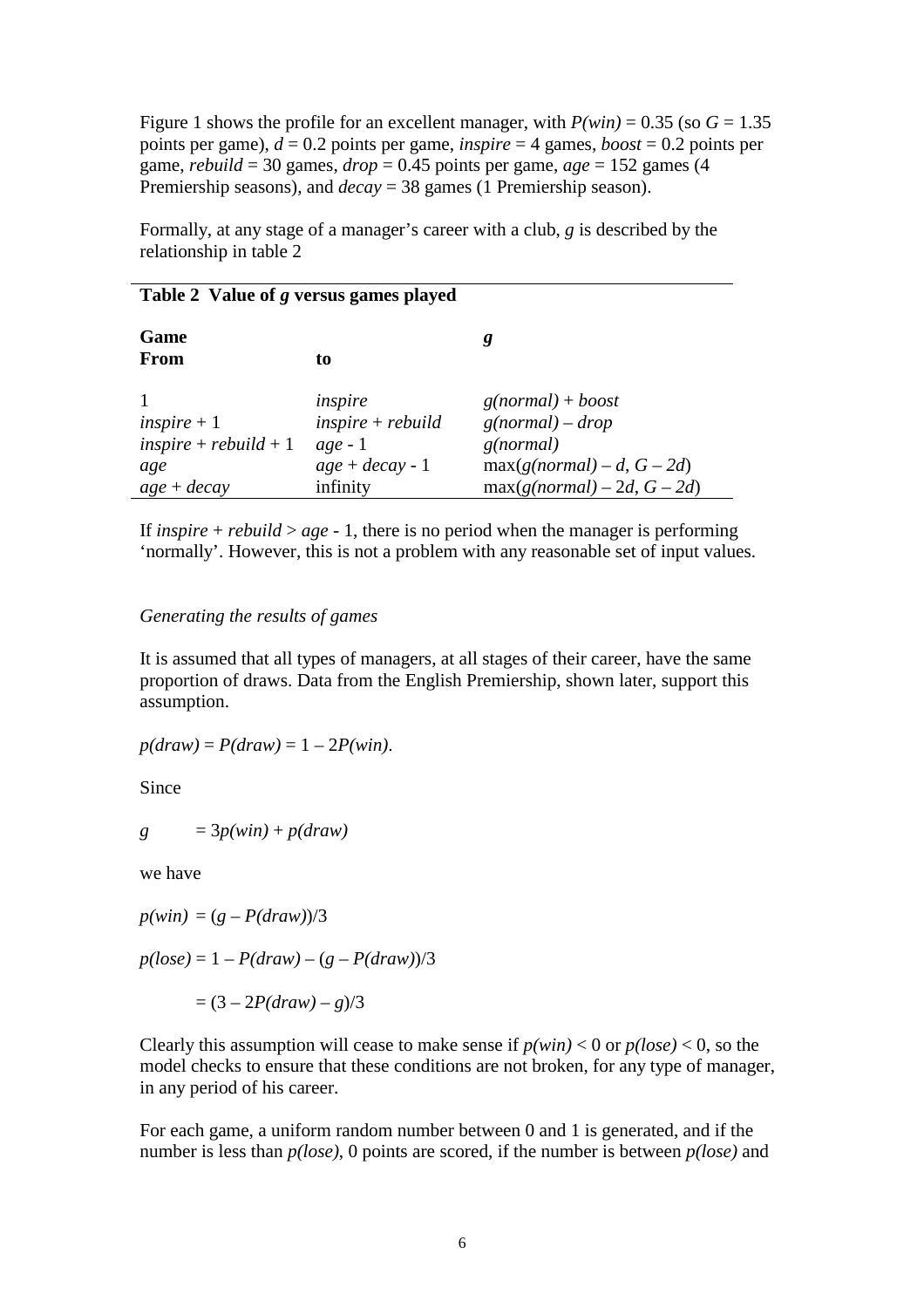$p(loge) + p(draw)$ , 1 point is scored, and if the number is above  $p(loge) + p(draw)$ , 3 points are scored. Formally, where *m* represents the number of the game,

 $result(m)$  = 0 if the game was lost 1 if the game was drawn 3 if the game was won

#### *The performance of a manager*

After his first game the performance of the manager is given by

 $perf(1)$  =  $result(1)$ 

After any subsequent game his performance is given by an exponentially weighted average of his results to date:

```
perf(m) = smooth * result(m) + (1 – smooth) * perf(m-1)
```
where *smooth* is between 0 and 1, and is a choice variable in the model. The higher the value of *smooth*, the more weight is given to the most recent results. At the extreme, if  $smooth = 1$ , only the result of the most recent game is considered. This form of smoothing is commonly used in quality control in industry, and has the great advantage that only the most recent result and the most recent previous value of performance need to be considered (Eppen, Gould and Schmidt, 1990).

#### *Sacking the manager*

The manager is assumed to be given a honeymoon period. If *m* < *honeymoon*, the manager will not be sacked however badly he performs. After every game beyond the honeymoon period, the manager is sacked if his performance drops below a certain value. Formally

If  $(m \geq -honeymoon)$  and  $perf(m) < trapdoor$ , then the manager is sacked.

*Honeymoon* and *trapdoor* are choice variables in the model.

Once the manager has been sacked, a new manager is drawn at random from the types in table 1, and *m* is reset to 1.

#### *Performance of the club*

The aim of the club is to score as many points per season as possible. A running tally of the points scored is kept for 380 games (10 Premiership seasons). This is then adjusted in two ways.

1. Every time a manager is sacked before his contract expires, points are deducted from the club's total. The number of points deducted is found by multiplying the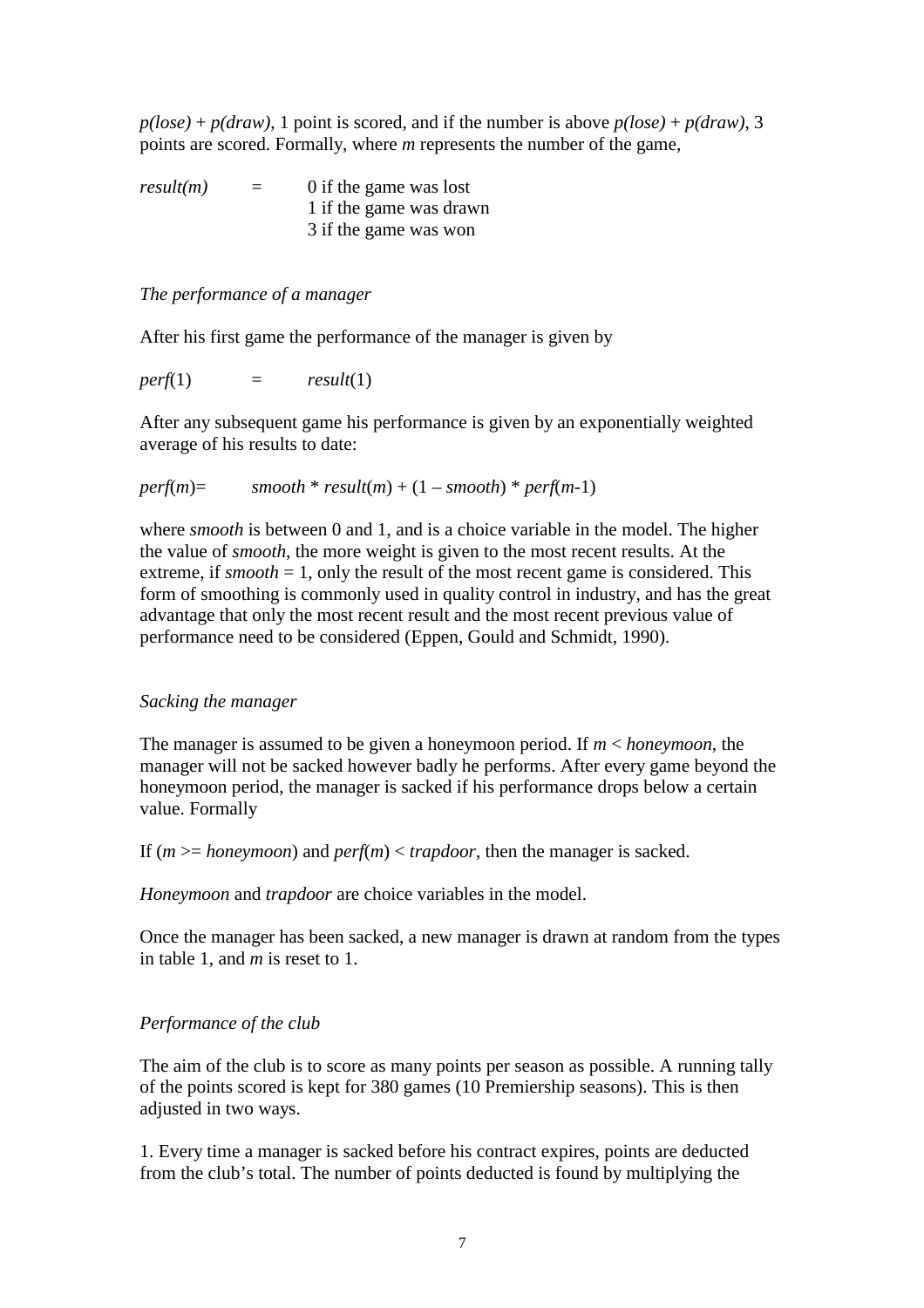amount of time left on the contract by the manager's salary, and by the number of points that each £million pound's investment can buy.

Formally, if the manager is sacked after *msack* games, then points are deducted if (*msack* < *contract*). The number of points deducted is

(*contract* – *msack*) \* *salary* \* *buy\_success*/1000

where *contract* is the length of the contract in games, *salary* is the manager's salary in £000 per game, and *buy success* is the number of points that can be bought for £1 miilion.

*contract*, *salary* and *buy\_success* are model inputs.

Given the progression of the Premiership towards a pure business proposition, there was a temptation to cast the whole model in terms of discounted cash flow, but, on reflection, I opted to stay with the traditional league points as the measure of success.

2. At the end of the 380 games, the club's points are adjusted upwards by an amount equal to the points that would be lost through rebuilding and paying off the managers' contracts by a club that had employed an average number of managers over the period. This adjustment has no effect on the operation of the model, but is necessary to allow the number of points scored by the club to be compared fairly with the premiership average.

Formally if the average number of managers is *manave*, the average number of sackings will be *manave* – 1, and the average tenure of the managers will be

*avegame* = 380/*manave* games.

Then the number of points lost for each sacking is

*Aveloss* = *rebuild*\**drop* – *inspire*\* *boost* + max(0,((*contract* – *avegame*) \* *salary* \* *buy\_success*/1000))

and the number of points added to the club's total is

 $(maxwe-1) * aveloss.$ 

*manave* is an input to the model.

The total points scored by the club over the 380 games including the two adjustments is divided by 10, to give an average number of points per season. It is this value of points per season that the club is trying to maximize.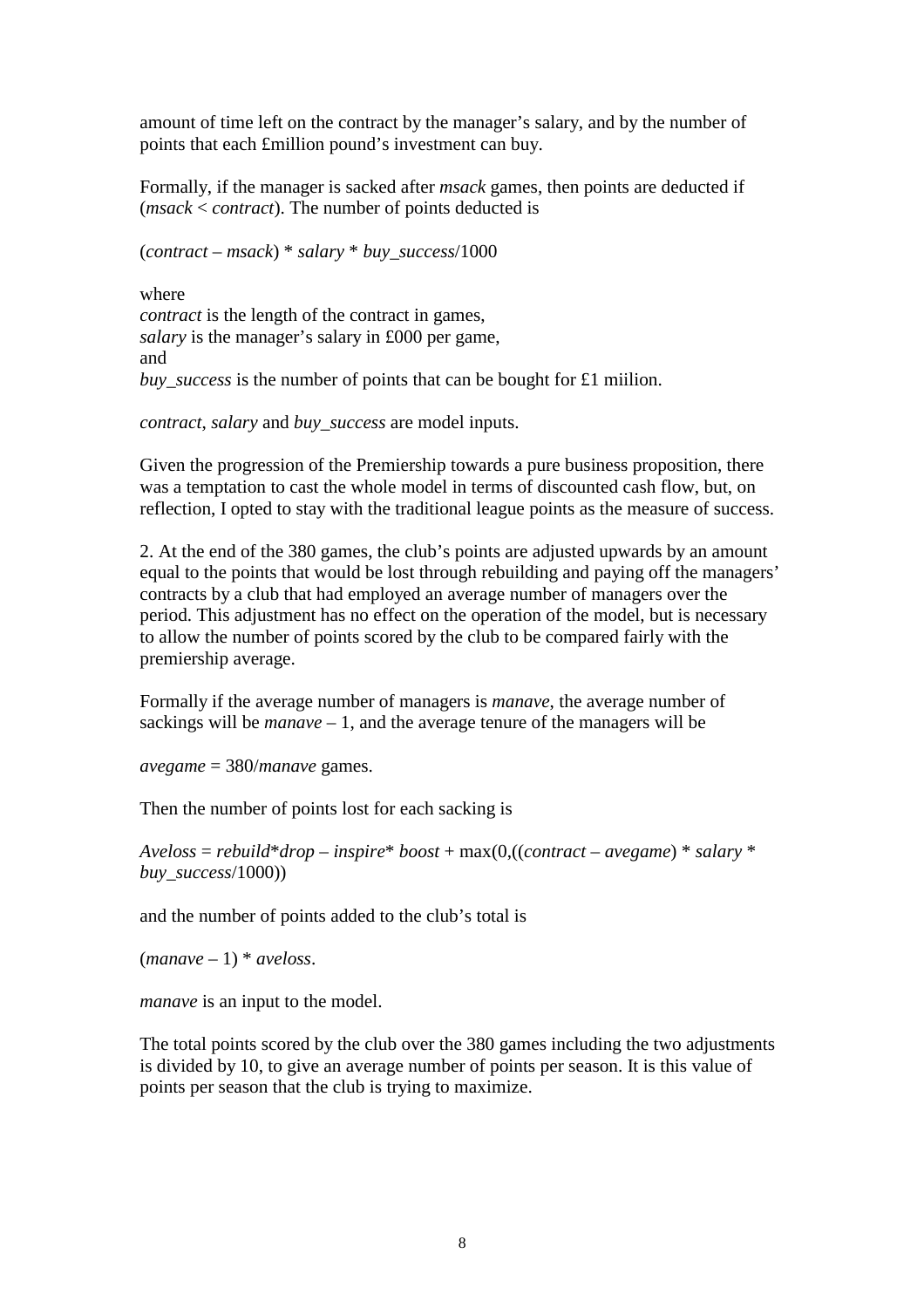#### **The English Premiership**

Since the 1995-96 season, the English Premiership has been made up of 20 clubs (24 clubs before that date), so a season has 38 games. The six seasons 1995-96 to 2000-01 make up the database of complete seasons in the present format. Mables-tables.com provides results of each game played in the Premiership in these seasons, in a spreadsheet format. Over the six seasons, the proportion of wins is 0.363, and so the average number of points per game is 1.363.

At the end of each season, the bottom 3 clubs are relegated and replaced by clubs from the Nationwide League division 1. The top 3 clubs (4 from the 2001-2002 season) qualify for the European Champions League.

#### *Points per game and types of manager*

Table 3 shows the mean number of points scored per season and per game by clubs in the top 3 places, the next 4 places, the middle 6 places, the next 4 places, and the bottom 3 places.

## **Table 3 Mean points by finishing position**

*English Premiership 1995-96 to 2000-01* 

| <b>Points</b> |          |
|---------------|----------|
| per season    | per game |
| 74.78         | 1.968    |
| 60.96         | 1.604    |
| 50.31         | 1.324    |
| 41.38         | 1.089    |
| 33.56         | 0.883    |
|               |          |
|               |          |

*Source: mables-tables.com*

A good approximation to these mean points is given by model inputs of  $P(win) = 0.37$ ,  $d = 0.27$ ,  $P(d) = 0.2$ ,  $P(2d) = 0.15$ . They imply mean points per game, *g(normal)*, of 0.83, 1.1, 1.37, 1.64 and 1.91 for poor (bottom 3), fair (next 4), good (mid-table 6), excellent (next 4) and world class (top 3) managers respectively. These values are all within 0.05 of the actual Premiership values.

The proportion of drawn games in the five categories was 0.25, 0.26, 0.29, 0.29, and 0.26 respectively. This near constancy inspired the model assumption that all types of manager have the same proportion of drawn games. A *P(win)* value of 0.37 implies  $P(draw) = 0.26$ .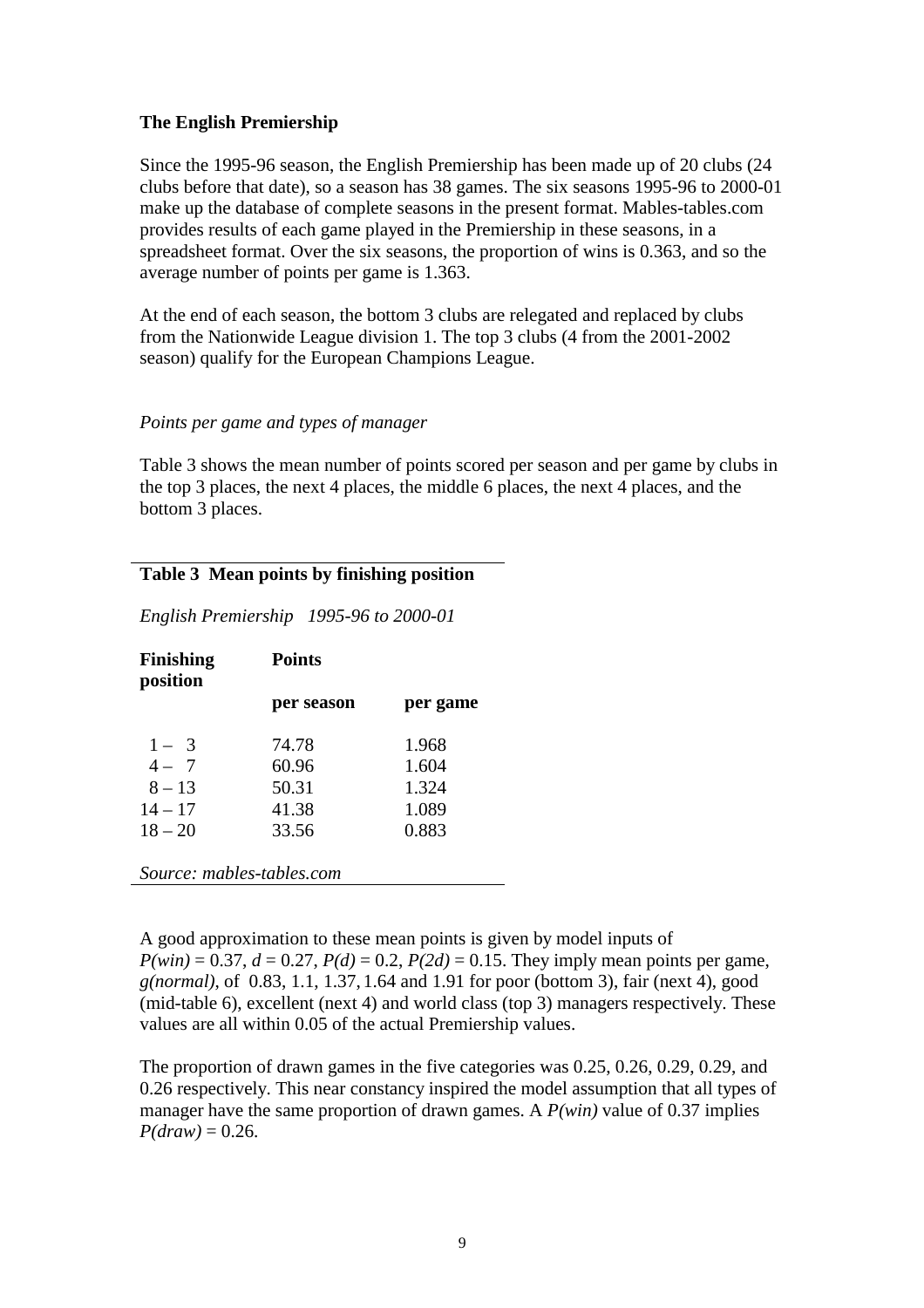#### *Time profile of manager performance*

It is not so simple to find reasonable values of *inspire*, *boost*, *rebuild*, *drop*, *age*, and *decay* to describe the time profile of a manager's performance.

Most commentators seem confident that there is an initial period during which the team's performance is boosted:

"If every incoming manager has a honeymoon [inspired in our terminology] period where they inspire good form and fortune, then Yugoslavia will be hoping that their recently appointed management trio can have triple the effect of a normal new arrival." Beale, 2001

and a subsequent period of rebuilding:

"Marseille look to Blanc to rebuild the club" County Life, 2001

"Affable and enthusiastic as he is, does anyone really believe Keegan is the type to rebuild a club like City?" Kelly, 2001.

But the statistical evidence, particularly on the initial inspired period, is not so strong. It could be that commentators are comparing the performance of the new manager with the last few games of the outgoing manager, which are likely to have been rather poor to earn him the sack. However what is needed for the model is a comparison of the new manager's first few games with his subsequent normal performance.

Figures 2 below shows the performance of five high profile managers from their first game until their sacking (or until the end of the 2000 – 01 season in the case of Wenger).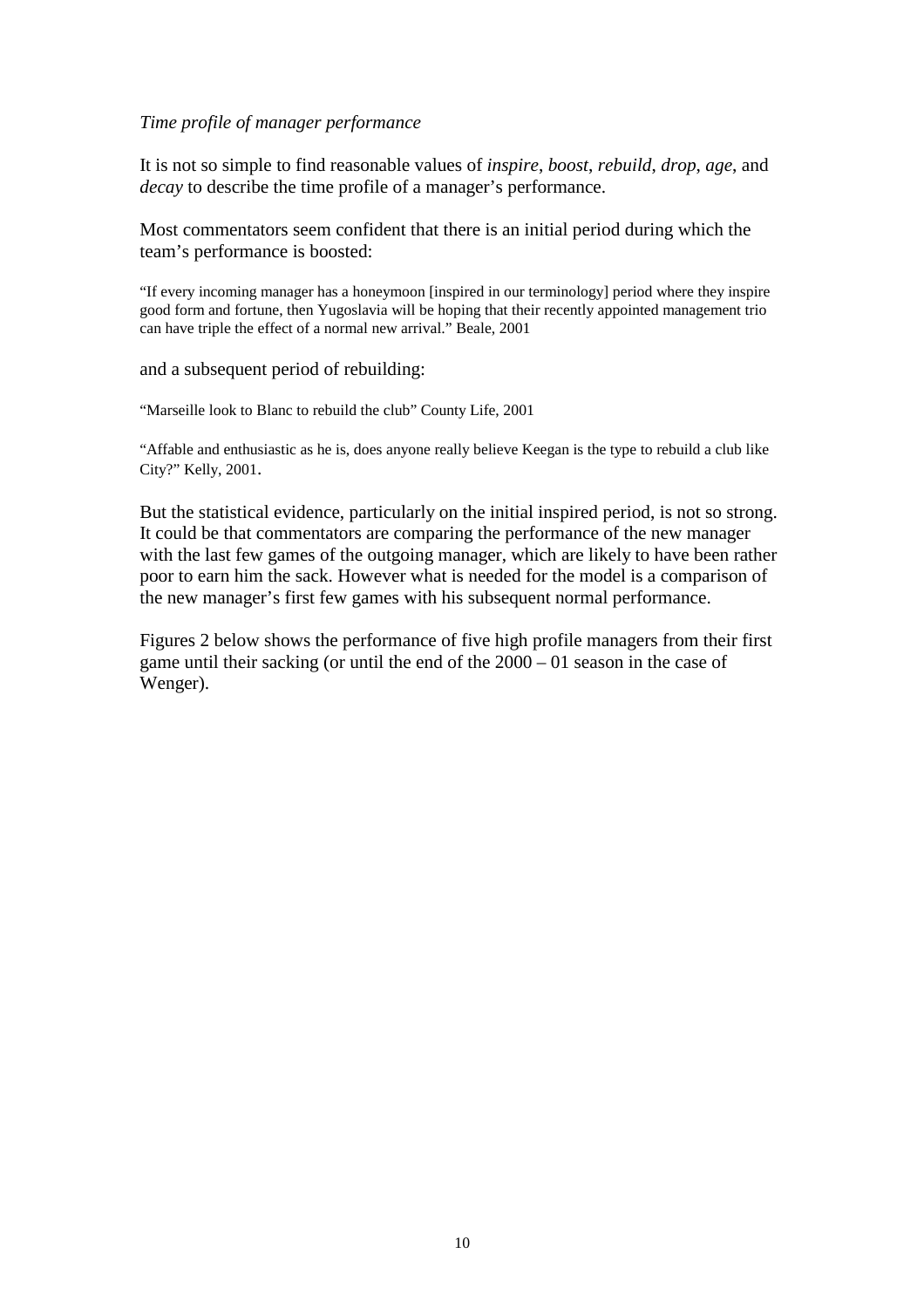





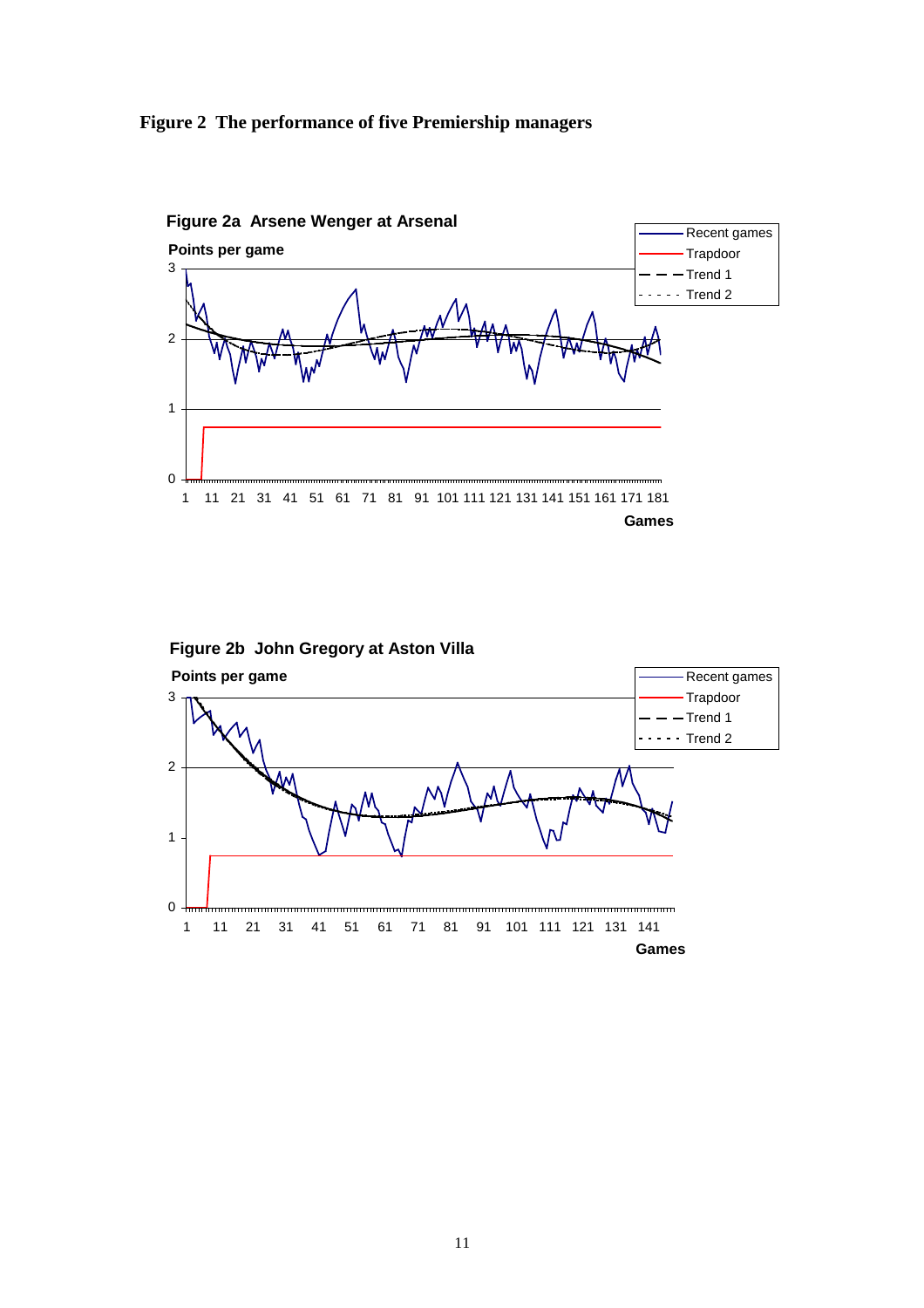**Figure 2c Ruud Gullit at Chelsea**



**Figure 2d Gianluca Vialli at Chelsea**



**Figure 2e Walter Smith at Everton**



*Source: mables-tables.com, extended manually using www.soccerbase.com for Gregory and Smith*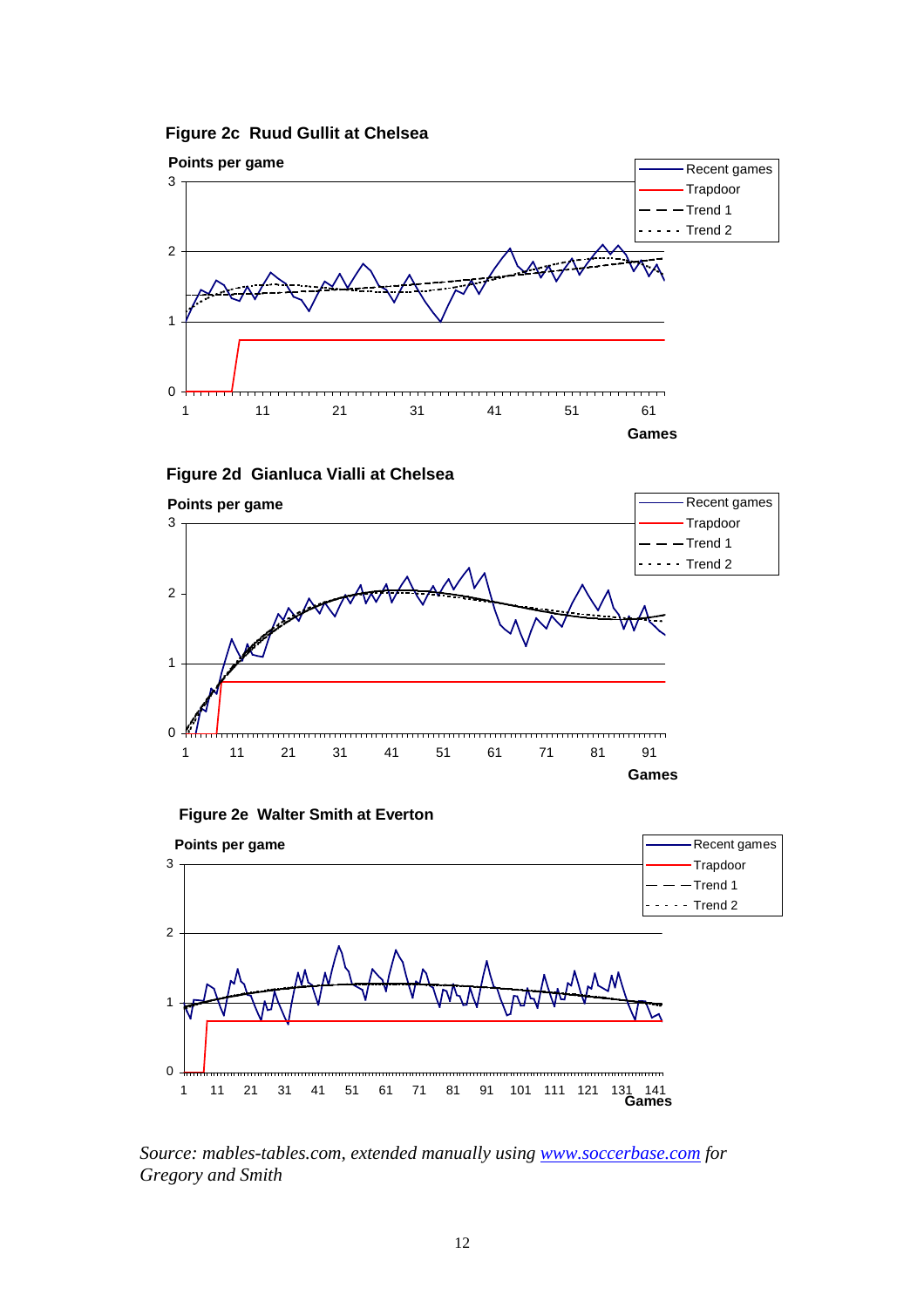The five charts show the exponentially weighted average points per game using a smoothing value of 0.121 (the jagged line labelled 'recent games'), and two polynomial approximations to the recent games line. Trend 1 is a  $3<sup>rd</sup>$  order polynomial approximation (the lowest order that can detect an initial boost, a drop, a normal period, then another drop), and trend 2 a  $4<sup>th</sup>$  order polynomial. Ignore the trapdoor line for now; it shows an output from the optimal strategy found in a later section.

Visual inspection of the five charts shows that only Wenger and Gregory show any sign of the initial boost in performance. However all five show some evidence of a drop in performance during a rebuilding period, and at least a suspicion of a late decline, which of course does not have to come from physical aging, but could just be due to personality clashes or the desire for a fresh start.

From visual inspection of these graphs, plus commonsense, the input values shown in table 4 are used in the model (see figure 1 and the accompanying explanation for a definition of the variables).

|         | min      | max  | mean | sd    | <b>Distribution</b>         |
|---------|----------|------|------|-------|-----------------------------|
| inspire | $\theta$ | 12   | 6    | 1.73  | Truncated Binomial (12,0.5) |
| boost   | 0.15     | 0.45 | 0.3  | 0.074 | Truncated Normal (0.3,0.1)  |
| rebuild | 10       | 50   | 30   | 3.9   | Truncated Binomial (60,0.5) |
| drop    | 0.1      | 0.4  | 0.25 | 0.074 | Truncated Normal (0.4,0.1)  |
| age     | 76       | 228  | 152  | 37.5  | Truncated Normal (152,50)   |
| decay   | 19       | 76   | 38   | 16.7  | Truncated Normal (38,19)    |

#### **Table 4 Input value distributions for a manager's time profile**

As these values do not come from a statistical analysis of the underlying data, they are obviously open to criticism, which is one reason for presenting the raw data of the charts in figure 2. Anyone wishing to suggest alternative values can use these charts as a starting place for their own investigations.

The mean values of *inspire*, *boost*, *rebuild* and *drop* imply that the sacking of a manager leads on average to the loss of 10.2 points (excluding any loss due to paying up the manager's contract) while the new manager rebuilds the team.

#### *Contract length, salaries, buying success and number of managers*

The normal length for a contract in the Premiership seems to be about three years. This is the reported length of Alex Ferguson's contract extension at Manchester United (McClaren, 2002).

Some contracts are shorter:

"Graham Taylor returned to Aston Villa on Tuesday, signing a 21/2-year contract"

while a few are longer: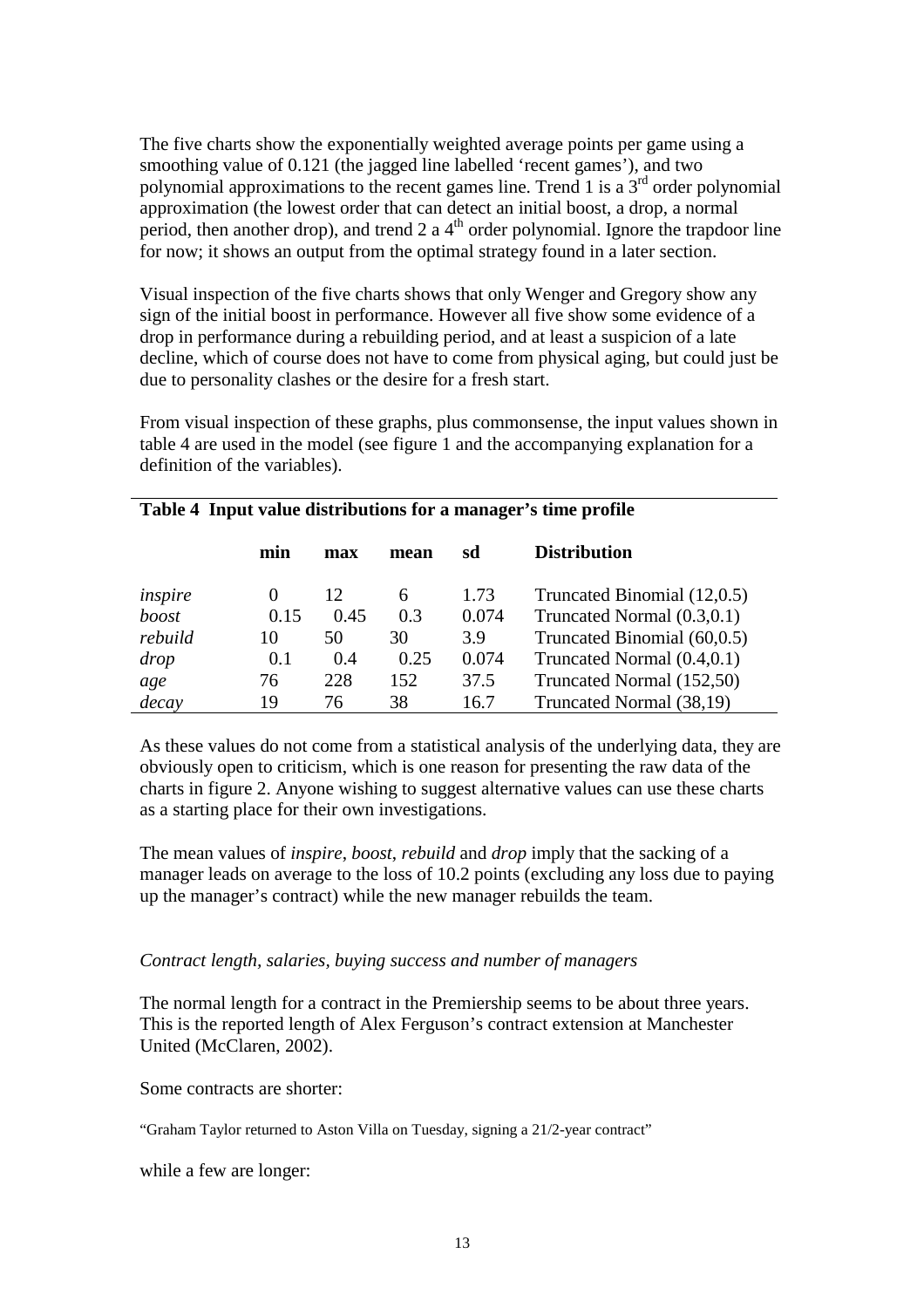"McClaren would prove very difficult to dislodge from Middlesbrough as he signed a lucrative contract five-year contract last summer" http://www.myboro.co.uk/news.asp?page=1&sort=2&storyid=650

"David [O'Leary] has a six-year contract" Fitton, 2002

As the details of contracts are not published, it is necessary to rely upon intelligent speculation to deduce salaries. At the top of the Premiership, we have

"the salary on offer more than doubles Arsene Wenger's existing salary, and a figure of three million pounds a year plus bonuses is being talked about" Parry, 2000.

and

"Ferguson, who is getting a reported salary of two million pounds this season, would expect to receive a sizable pay increase that would vault him past Arsenal manager Arsene Wenger's reported 2.5 million salary."

www.canoe.ca/Slam020205/soc\_fer-ap.html

Away from the top of the table, we see

"despite the insurance of a £1.2 million salary, McClaren is finding the Premiership a cruel environment" Fitton, 2001.

and

"Actual salary from their respective clubs Bryan Robson 1.0 David O'Leary 1.6 Claudio Ranieri 1.55"

www.sportinglife.com/totaljobs/player\_salary/

When it comes to buying success, there is one piece of solid statistical evidence. The Deloitte & Touche Annual Review Of Football Finance for 1997/98 reported that league position was correlated with spending so that a rise of 16 league positions was related to an extra spend of £22M (Deloitte & Touche, 1998).

16 league positions in 1997-98 involved a difference of about 37 points  $(2^{nd}$  place 77 points,  $18<sup>th</sup>$  place 40 points). This would imply a value for *buy* success of 1.68 points per £million.

Putting these together, we have the values shown in table 5 for a manager's contract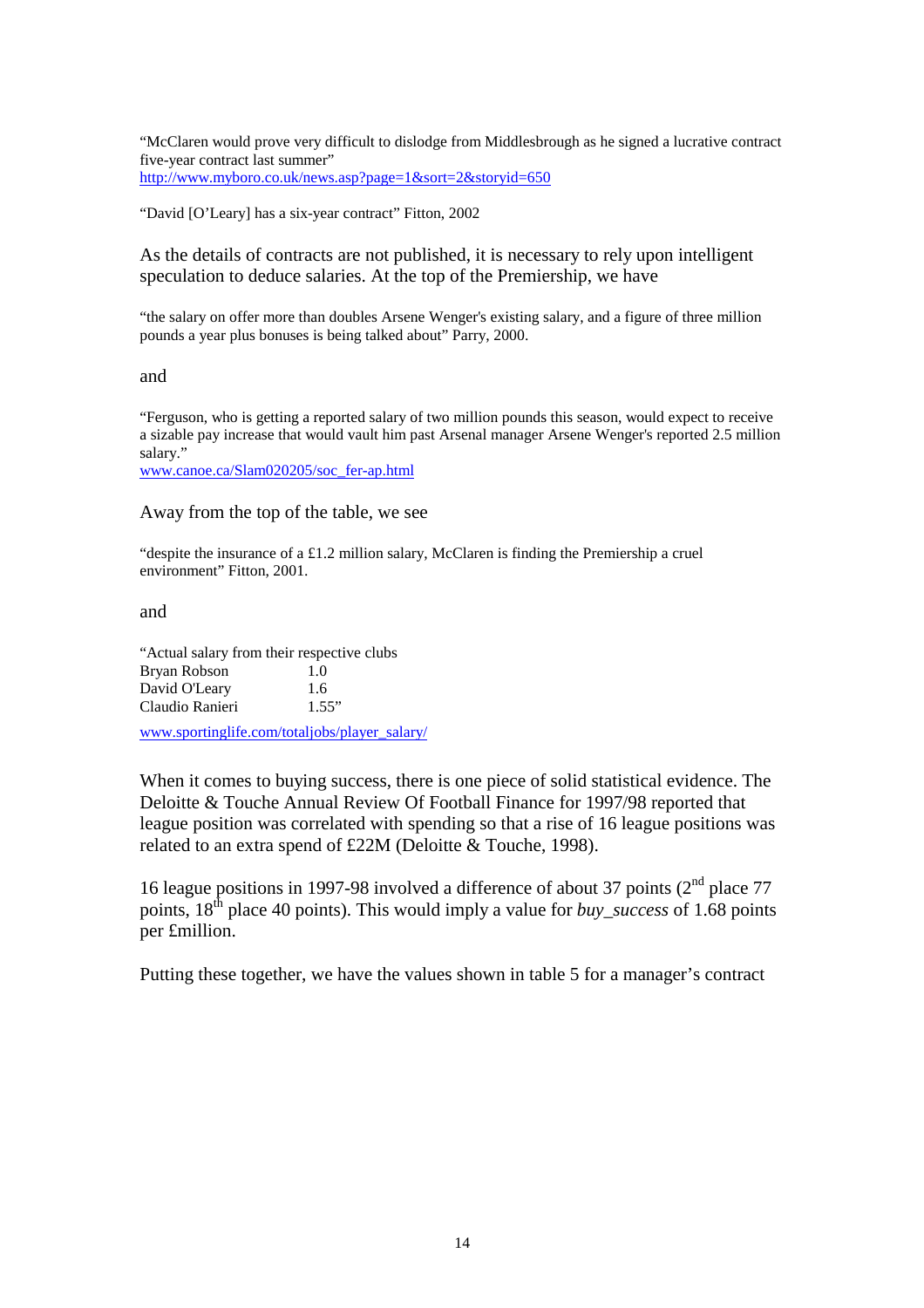|             | mın  | max           | mean sd | <b>Distribution</b>                  |
|-------------|------|---------------|---------|--------------------------------------|
| contract    | 76 — | 152           |         | 114 16.7 Truncated Normal $(114,19)$ |
| salary      | 26   | 80            | 53      | 9.7 Truncated Normal (53,10)         |
| buy_success |      | $\mathcal{R}$ | 1.5     | 0.49 Truncated Normal $(1.5,0.5)$    |

#### **Table 5 Input value distributions for manager's contract and buying success**

The mean *contract* of 114 games equates to 3 Premiership seasons, while the mean *salary* of 53 000 per game equates to £2 million per year. The value for *buy\_success* is very uncertain, with a mean of 1.5 points per £million, slightly below the figure implied in the Deloitte and Touche report.

The final piece of information needed is the average number of managers employed by a club over the ten seasons that the model looks at. The numbers of managers employed in the ten seasons to May 2001, excluding caretaker managers, and counting joint managers as one, for the 20 clubs making up the Premiership in 2000- 01 are shown in table 6.

| Premiership        | 1991 -2001     |
|--------------------|----------------|
| Man Utd            | 1              |
| Arsenal            | 4              |
| Liverpool          | 3              |
| Leeds              | 3              |
| Ipswich            | $\overline{c}$ |
| Chelsea            | $\overline{7}$ |
| Sunderland         | 5              |
| <b>Aston Villa</b> | 4              |
| Charlton           | $\overline{c}$ |
| Southampton        | 8              |
| Newcastle          | 5              |
| Tottenham          | 8              |
| Leicester          | 5              |
| Middlesbrough      | 4              |
| West Ham           | $\overline{c}$ |
| Everton            | 6              |
| Derby              | 3              |
| Man City           | 5              |
| Coventry           | 6              |
| <b>Bradford</b>    | 7              |
| <b>Mean</b>        | 4.5            |
| $\mathbf C$<br>1.  |                |

#### **Table 6 Managers in 10 seasons by club**

*Source: www.soccerbase.com*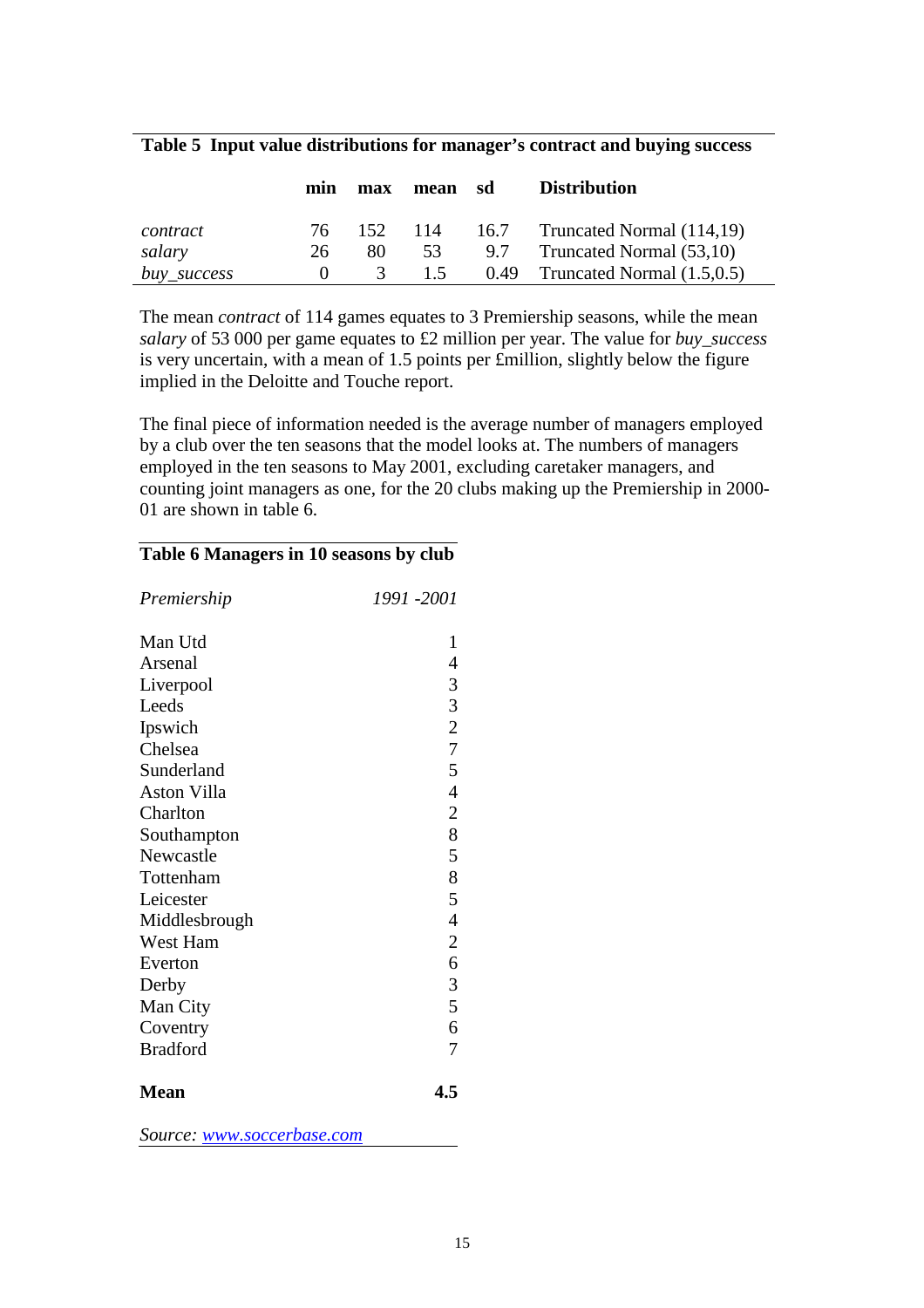The average value in table 6, 4.5, is used as the value of *manave* in the model. With this value of *manave*, the average tenure of a manager is 84.4 games, and the mean number of points lost from paying up a sacked manager's contract is

 $(114 – 84.4) * 53 * 1.5/1000 = 2.35$  points.

Adding this to the 10.2 mean points lost through disruption, and multiplying by the average number of sackings, 3.5, shows that an average club will lose 44 points, or 4.4 per season through the turnover of managers.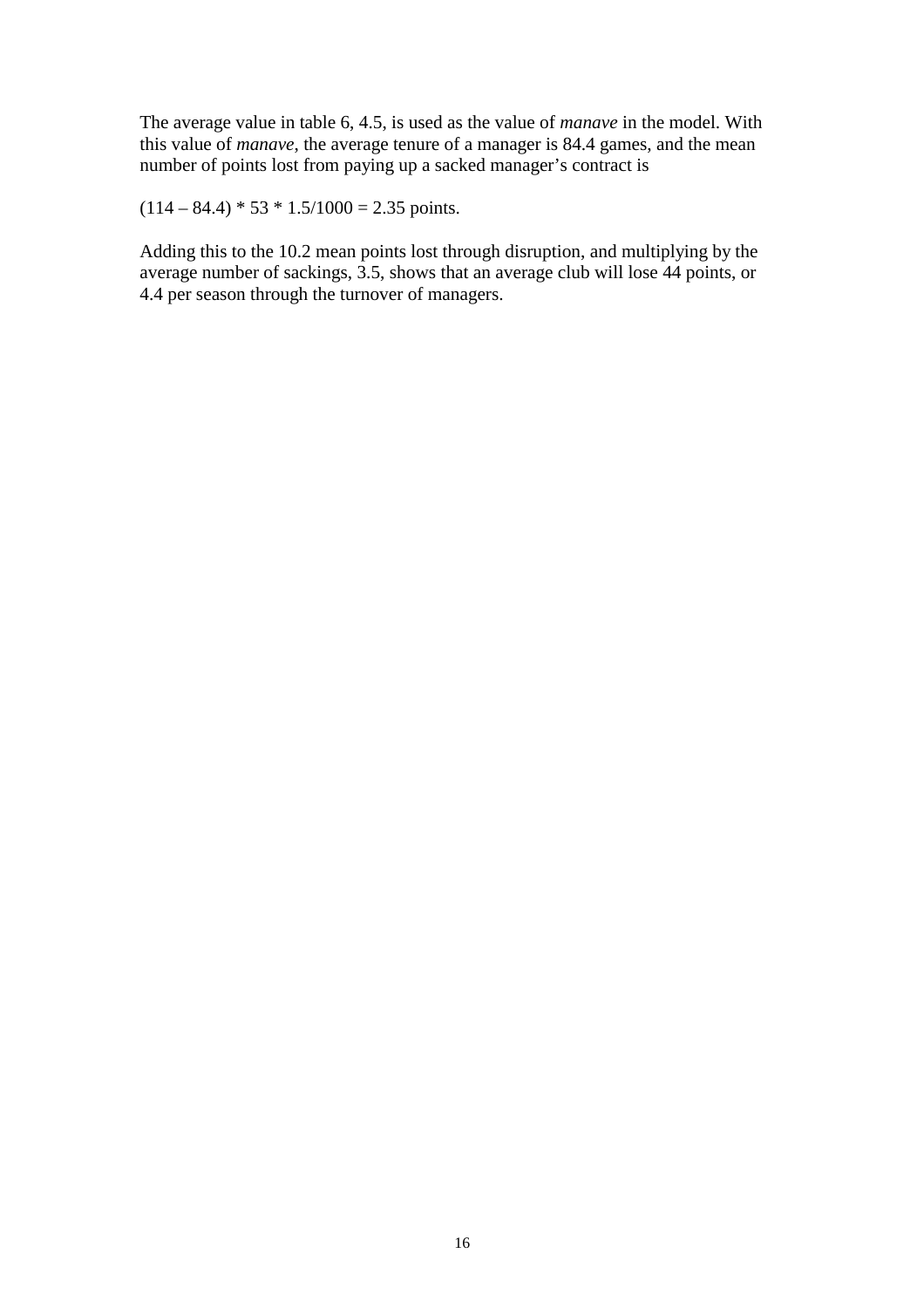### **Exploratory analysis**

The three choice variables in the model are *honeymoon*, *trapdoor* and *smooth*.

Many commentators imply that new managers have a honeymoon period during which they will not be sacked:

"Alex Miller was the ideal appointment to stabilise a club which lacked leadership and direction. Now, almost twelve months on, the honeymoon is over and Miller too will soon be under pressure unless the situation alters radically." Gordon, 1998.

The shortest tenure (excluding caretakers) in the Premiership in the last season is 17 games (98 days) for Colin Todd at Derby in October 2001 to January 2002, but only 15 of the games were Premiership games. In 2000-01, Bradford were in the Premiership and sacked their manager Chris Hutchings in November 2000 after just 12 league games in charge (Austin, 2002).

In 1974, in the precursor to the Premiership, Brian Clough was in charge of Leeds United for only 44 days and 9 division 1 (old) games (http://www.soccerbase.com/footballlive).

So one aspect of the investigation with the model concerns the appropriate length of any honeymoon period.

The *trapdoor* is the level of performance below which a manager will get the sack. Over the last six seasons, if a club averaged fewer than 39.67 points in a season, or 1.04 points per game, it could expect to be relegated. So a first guess at an appropriate level for *trapdoor* might be just over 1.

But the fluctuating nature of results means that even an excellent or world class manager might average below 1 point a game for short periods, particularly during their rebuilding period. So the interaction of *trapdoor* with *smooth* and *honeymoon* needs to be considered.

Any value of *smooth* above about 0.3 implies that the most recent games will have far more weight than earlier ones. Table 7 illustrates this.

## **Table 7 Weight on last 5 games by value of** *smooth*

| smooth | percent<br>weight on last 5 games |
|--------|-----------------------------------|
| 0.1    | 41                                |
| 0.2    | 67                                |
| 0.3    | 83                                |
| 0.4    | 92                                |
| 0.5    | 97                                |
| 0.6    |                                   |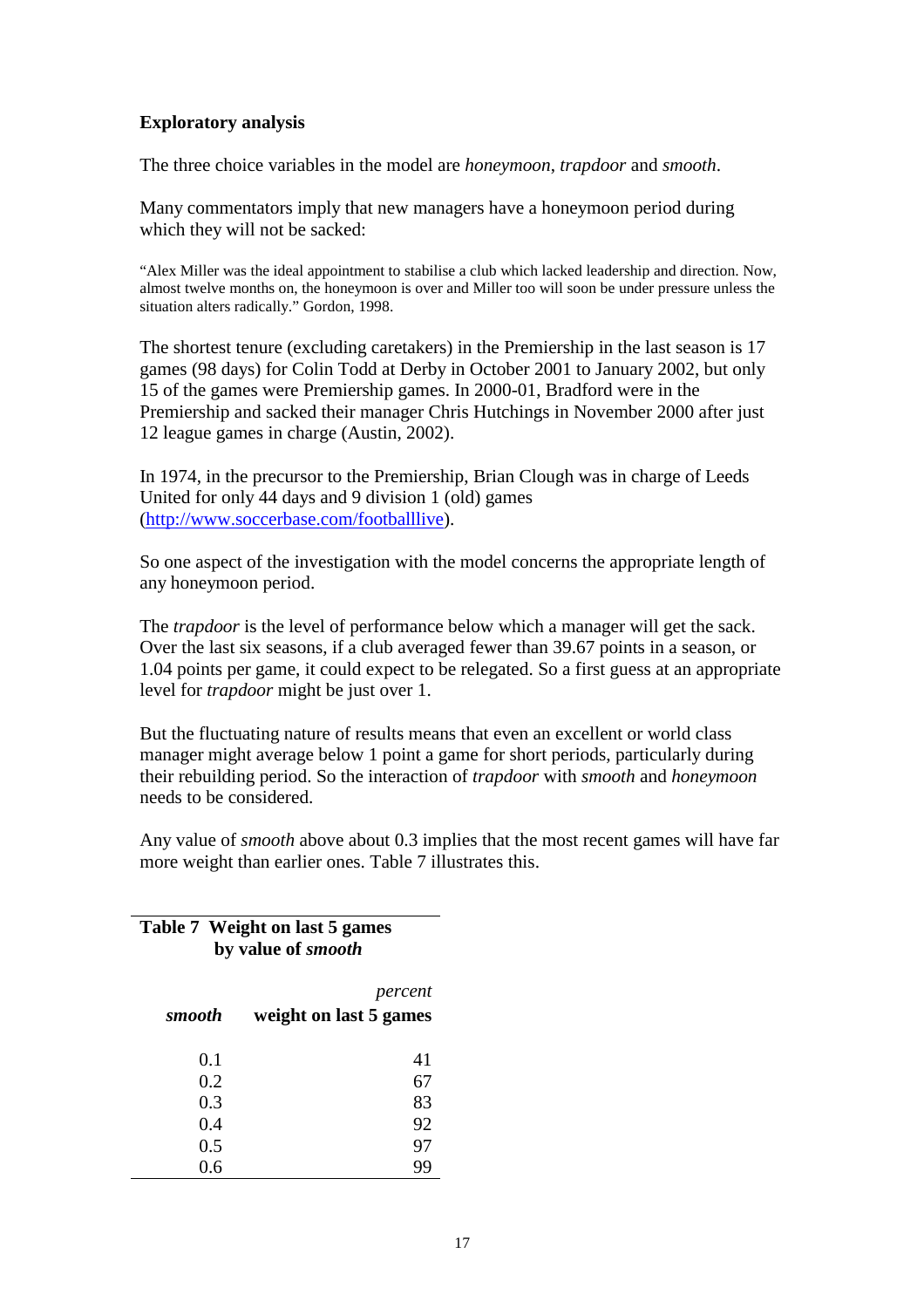With a value of *smooth* above about 0.3, any manager with a run of as few as five games without a win would see their performance drop close to or below 1, and so be sacked if the value of *trapdoor* was as high as this.

To quantify this effect, it is necessary to run the model. Clearly it is not enough to just run the model once for ten seasons. Many of the model inputs are uncertain, and even if they were not, the results of individual games certainly are. So the model is run 5000 times for ten seasons with each combination of choice variables, sampling different values from the uncertain inputs, recording the sackings and results of each game, and calculating the mean number of points per season for the club. The risk analysis software @RISK from Palisade Corporation is used to perform the calculations.

Table 8 shows 27 results of this exploratory analysis, for three values of each of the three choice variables. The three values for each choice variable are chosen to cover the range of plausible values. Each entry in the table is the mean points per season for one combination of the choice variables. So the first entry shows that a combination of *honeymoon* = 1, *trapdoor* = 0.1 and *smooth* = 0.1 gives a mean result of 46.5 points per season.

| <b>Table 8</b>                  | Mean points per season               |      |         |
|---------------------------------|--------------------------------------|------|---------|
|                                 | by honeymoon, trapdoor<br>and smooth |      |         |
|                                 |                                      |      |         |
| $honeymoon = 1$                 |                                      |      |         |
|                                 | smooth:                              |      |         |
|                                 | 0.1                                  | 0.3  | 0.5     |
| trapdoor:                       |                                      |      |         |
| 0.1                             | 46.5                                 | 51.8 | 55.8    |
| 0.5                             | 52.9                                 | 53.3 | 27.6    |
| 1.0                             | 52.5                                 | 13.4 | $-13.0$ |
|                                 |                                      |      |         |
| $honeymoon = 8$                 |                                      |      |         |
|                                 | smooth:                              |      |         |
|                                 | 0.1                                  | 0.3  | 0.5     |
| trapdoor:                       |                                      |      |         |
| 0.1                             | 45.4                                 | 51.0 | 55.7    |
| 0.5                             | 52.7                                 | 53.6 | 36.7    |
| 1.0                             | 55.4                                 | 33.8 | 27.9    |
|                                 |                                      |      |         |
| $honeymoon = 40$                |                                      |      |         |
|                                 | smooth:                              |      |         |
|                                 | 0.1                                  | 0.3  | 0.5     |
| trapdoor:                       |                                      |      |         |
| 0.1                             | 45.3                                 | 49.6 | 53.9    |
| 0.5                             | 51.5                                 | 53.5 | 47.7    |
| 1.0                             | 53.9                                 | 46.3 | 43.7    |
| Source: 5000 model calculations |                                      |      |         |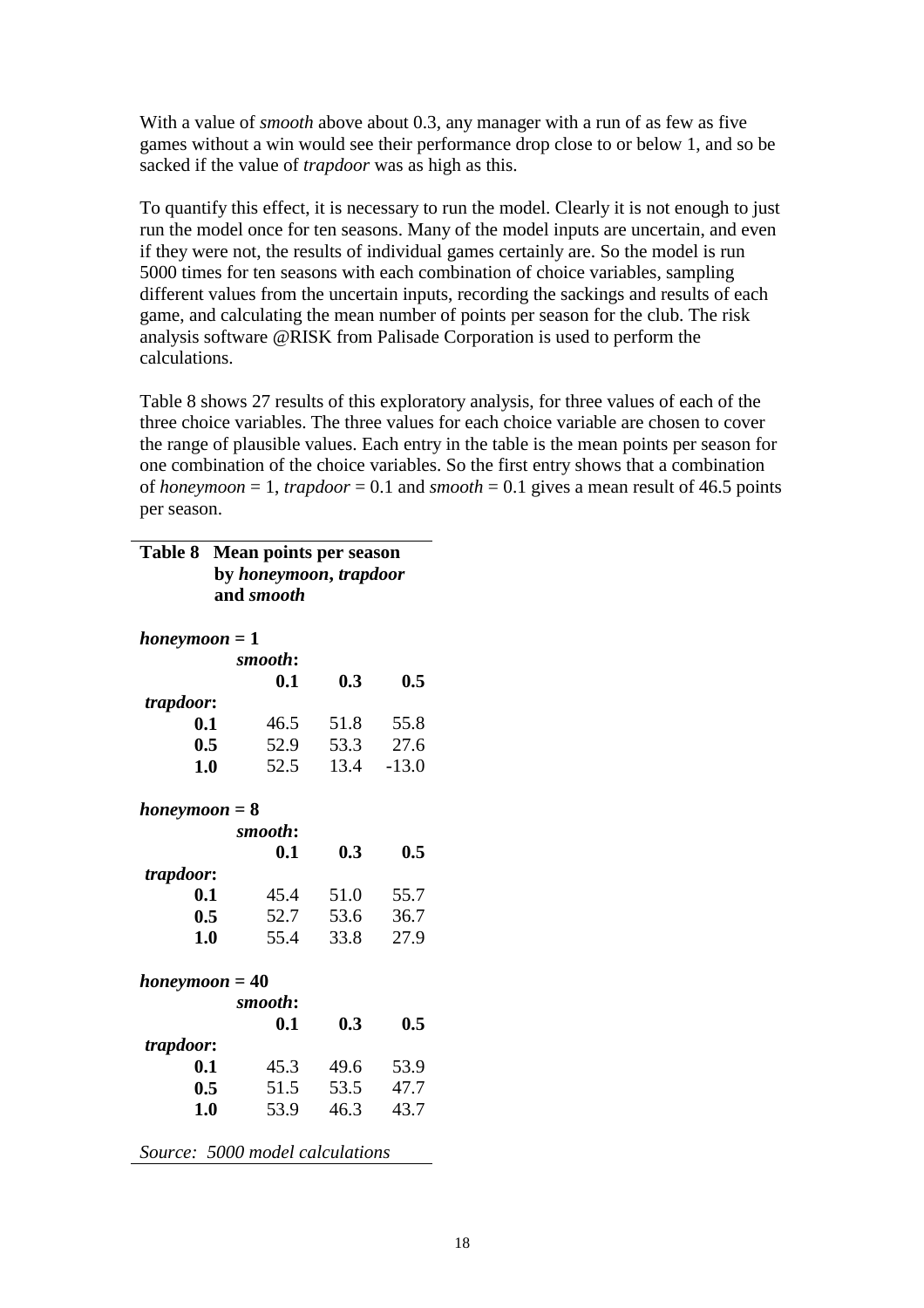The values in table 8 are only shown to 1 decimal place, as the mean number of points per season over the ten seasons has a standard deviation of about 7. So even with 5000 runs, the standard error of the mean is about  $7/\text{sqrt}(5000) = 0.1$  points per season, giving a 95% confidence interval for each of the results in table 8 of about plus or minus 0.2 points per season.

With this in mind, there are still several insights that can be gained from table 8.

The first is that a combination of a short honeymoon, a high trapdoor and a lot of weight on recent games is not a good idea. At the extreme of a *honeymoon* of 1, a *trapdoor* of 1.0 and *smooth* of 0.5, it even leads to an obviously unreal negative mean number of points per season, as an average of 90 managers are tried, fall below the trapdoor of 1.0 points per game, and are sacked and paid off during the ten seasons. But even the less extreme combinations in this bottom right hand area of the three blocks produce poor results.

The second insight is that the combination of a low *trapdoor* of 0.1 and a low *smooth* of 0.1 produces only about 46 points per season, a poor result, whatever the honeymoon period. The problem here is the opposite one, with the first manager employed nearly always being retained for practically the whole of the ten seasons, whatever his quality.

The third insight is that a long honeymoon period of 40 games generally does not produce the best results. It leads to poor managers being retained for longer than their performance would suggest.

Finally, the two best results in the table, with mean points per season of 55.8 and 55.7, both have a low *trapdoor* of 0.1 and a high *smooth* of 0.5, and honeymoons of 1 and 8 games respectively. However, there is another result with a honeymoon of 8 games, a high *trapdoor* of 1.0 and a low *smooth* of 0.1 that gives nearly the same number of points per season, 55.4.

Looking in more detail at the two best solutions with honeymoons of 8 games shows that they are of a different character, despite giving a similar result. The solution with a low trapdoor and high smoothing employs on average fewer than 6 managers in the ten seasons, and their average quality is almost mid-way between good and excellent (strictly speaking, the type of manager is an ordinal measure, and so does not have a mean, but by specifying the symmetric distribution of manager types shown in table 1, it becomes an interval measure whose mean can be taken). The solution with a high trapdoor and low smoothing employs more managers, just over 9 in the ten seasons on average, but their average quality is higher, 4 times closer to excellent than good. The only reason it doesn't end up with the higher result is that the consequence of sacking so many managers is a big loss of points through rebuilding and paying off contracts.

This is about as far as the exploratory analysis can take us. There is nothing to guarantee, or even suggest, that one of the 27 combinations of choice variables in table 8 is the true optimal combination, the best that is available. Indeed, having two such different strategies coming so close to giving the best result of the 27 suggests that finding the optimal strategy will be a challenge.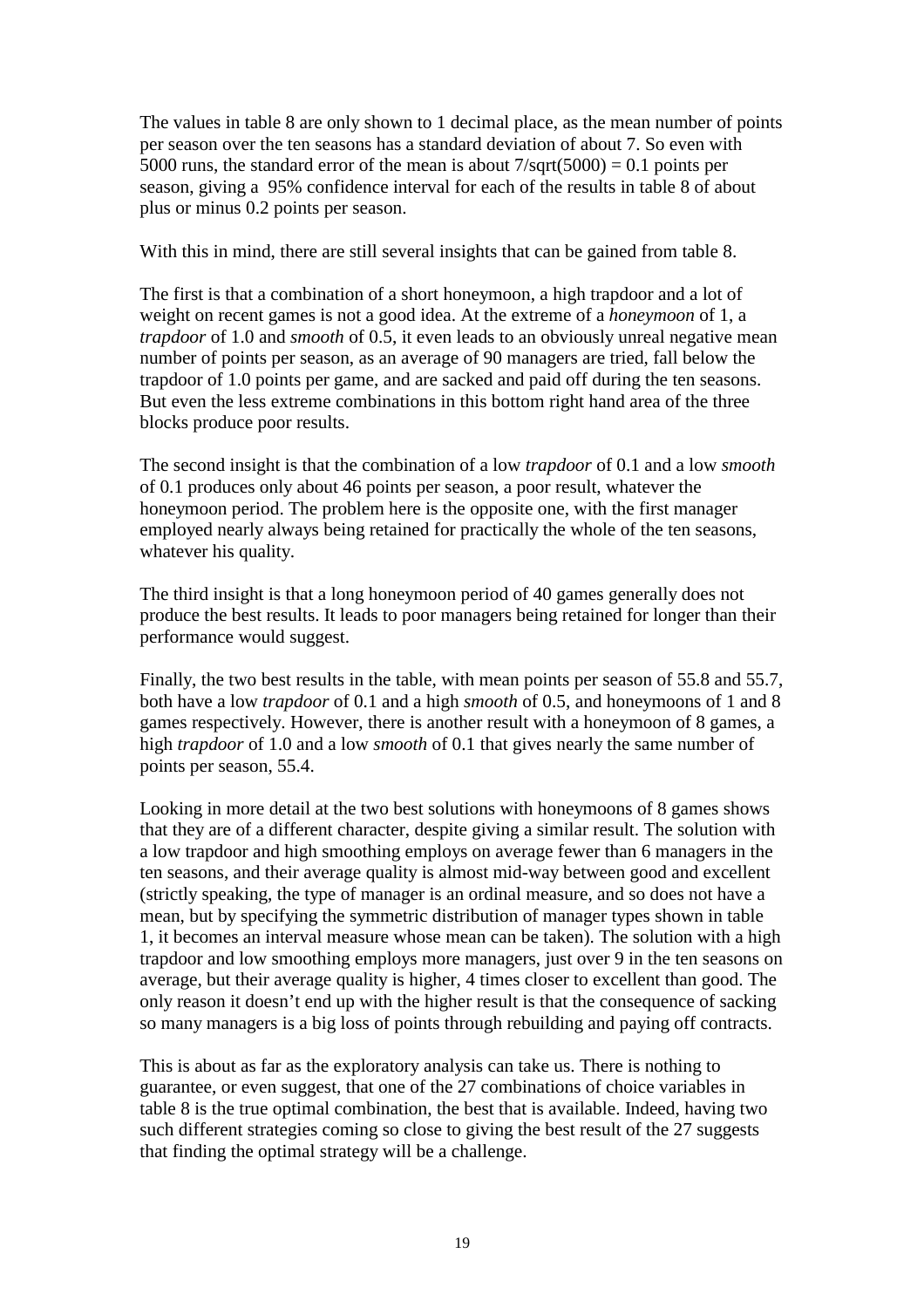## **The optimal strategy**

Traditional optimisation methods either perform poorly or cannot be applied when a problem has several local maxima, and a lot of uncertainty. Both of these conditions apply here. The only method that holds out some hope of finding the optimal strategy is RISKOptimizer, from Palisade Corporation, which combines a genetic algorithmbased optimiser (to avoid getting stuck on the local maxima), with Latin Hypercube Monte Carlo simulation (to handle the uncertain inputs) (Palisade Corporation, 2000).

Running RISKOptimiser with 5000 iterations per simulation, and all other settings at their standard values allows about 700 simulations to be performed overnight on a 1.5 GHz Pentium 4 desktop computer. Three overnight runs were performed and gave the three optimal strategies shown in table 9. All of them give a mean result of about 57 points per season.

|       | Table 9 Optimal strategies found by RISKOptimiser |          |        |                                  |
|-------|---------------------------------------------------|----------|--------|----------------------------------|
|       | honeymoon                                         | trapdoor | smooth | <b>Mean points</b><br>per season |
| Run 1 |                                                   | 0.84     | 0.094  | 57.0                             |
| Run 2 | 8                                                 | 0.74     | 0.126  | 56.8                             |
| Run 3 | 8                                                 | 0.74     | 0.121  | 56.9                             |
|       | Source: Overnight RISKOptimiser runs              |          |        |                                  |

### Since each of these results has a 95% confidence interval of about 0.2 points per season, we can say that they are all significantly better than the best of the 27 strategies used in the exploratory analysis in table 8, which gave a mean result of under 56 points per season.

However, they are not distinguishable from each other with any degree of confidence (two mean results from 5000 iterations need to differ by 0.28 points per season to be 95% sure that they are actually different). To attempt to distinguish them, an @RISK run of 38000 iterations was performed with each of the three candidate optimal strategies from table 9 (38000 iterations gives a 95% confidence interval of 0.07 points per season for each result, or 0.1 for the difference between results). The three candidates from table 9 scored 56.66, 56.78 and **56.81** points per season respectively. We can say with 95% confidence that the candidate strategy from run 1 is worse than the two very similar candidate strategies from runs 2 and 3.

So the optimal strategy for a club would seem to be to allow a manager a honeymoon period of 8 games, and then sack him if his weighted average performance with a smoothing value of 0.121 (putting 47% of the weight on the last five games) falls below 0.74 points per game.

If a club follows this strategy it can expect to obtain 56.81 points per season. It can expect to employ 5.7 managers on average over the ten seasons, and the average quality of those managers will be 3/5ths of the way between good and excellent. To put this into perspective, 56.81 points would have secured a finishing position of  $10^{th}$ .  $8<sup>th</sup>$ ,  $8<sup>th</sup>$ ,  $6<sup>th</sup>$ ,  $8<sup>th</sup>$  and  $8<sup>th</sup>$  in the six seasons so far of a 20-club Premiership.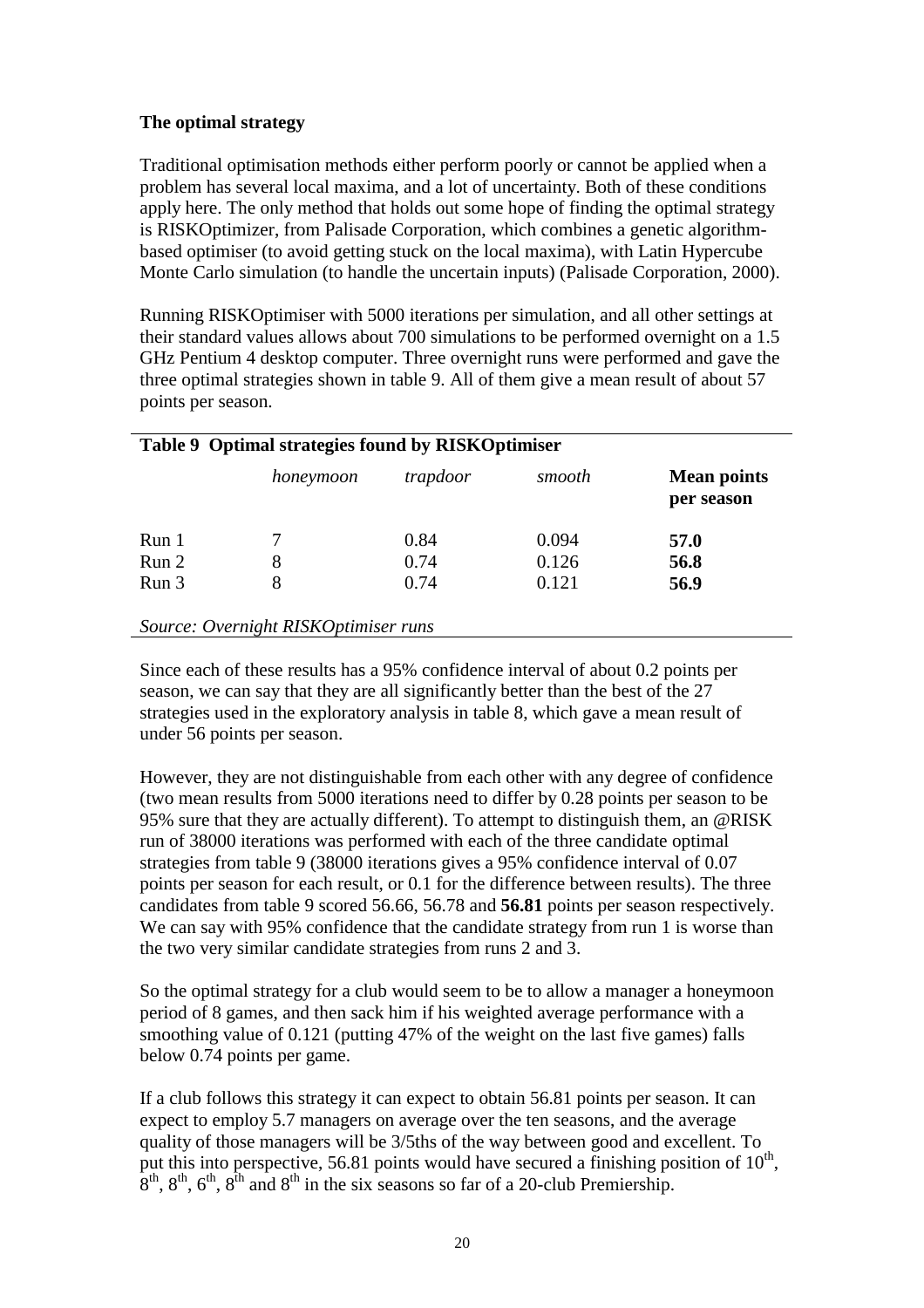#### *Applying the optimal strategy to real managers*

Looking again at figure 2 for the five managers, the red line shows the *trapdoor* and *honeymoon* implied by the optimal strategy. The managers' performance in the charts is already weighted using the optimal value of *smooth* (that is why the rather unusual smoothing value of 0.121 was used to draw the charts), so the charts can be used to see directly whether a club using the optimal strategy would have sacked any of the five managers. If at any point, the blue, weighted performance, line falls below the red, trapdoor, line, the club would have sacked the manager at that point.

Arsene Wenger's weighted performance has never dropped remotely close to the trapdoor. This is reassuring, but hardly a stern test of the model, as there would be severe doubts about the utility of any model that recommended the sacking of Wenger!

John Gregory's weighted performance at Aston Villa dropped to 0.75, perilously close to the trapdoor of  $0.74$ , after his  $41<sup>st</sup>$  Premiership game in charge, the  $0-3$  defeat at home to Chelsea on  $21^{st}$  March 1999, and fell to 0.73, just below the trapdoor, after his  $66<sup>th</sup>$  game in charge, the 0-1 home defeat by Newcastle on  $4<sup>th</sup>$  December 1999. A club employing the optimal strategy in the model would have sacked him at that point. His weighted performance did not dip close to the trapdoor again, and at the time he left the club (not sacked; citing pressure and a clash of personalities) it was comfortably above 1 point per game.

Ruud Gullit's weighted performance at Chelsea never dropped close to the trapdoor. In fact it only once dropped as low as 1 point per game, after his  $34<sup>th</sup>$  game in charge, the 3-1 defeat away at Newcastle on  $16<sup>th</sup>$  April 1997. At the time of his sacking in February 1998, his weighted performance was at a very creditable 1.6 points per game.

His successor, Gianluca Vialli, flirted with the sack immediately by losing five of his first seven Premiership games. But he was saved by the honeymoon period of 8 games, and by his eighth game had pulled his weighted performance up to 0.86 points per game, just keeping clear of the trapdoor. From that point on, his weighted performance was comfortably clear of the trapdoor, remaining above 1 point per game. At the time of his sacking in September 2000, it was standing at 1.4 points per game, and his sacking was greeted with a lot of criticism.

"The email response has been massive, and the majority believe Blues chairman Ken Bates has made a mistake." BBC Sport Online, 2000.

Walter Smith's weighted performance at Everton dropped to 0.75 points per game after his  $24<sup>th</sup>$  Premiership game, the 2-1 away defeat at Derby County on  $7<sup>th</sup>$  February 1999, and to 0.69, below the trapdoor of 0.74, after his  $32<sup>nd</sup>$  game, the 1-2 home defeat by Sheffield Wednesday on  $5<sup>th</sup>$  April 1999. A club using the optimal strategy in the model would have sacked him at that point. Although his performance dropped below 1 point per game several times after that, the next time it fell below the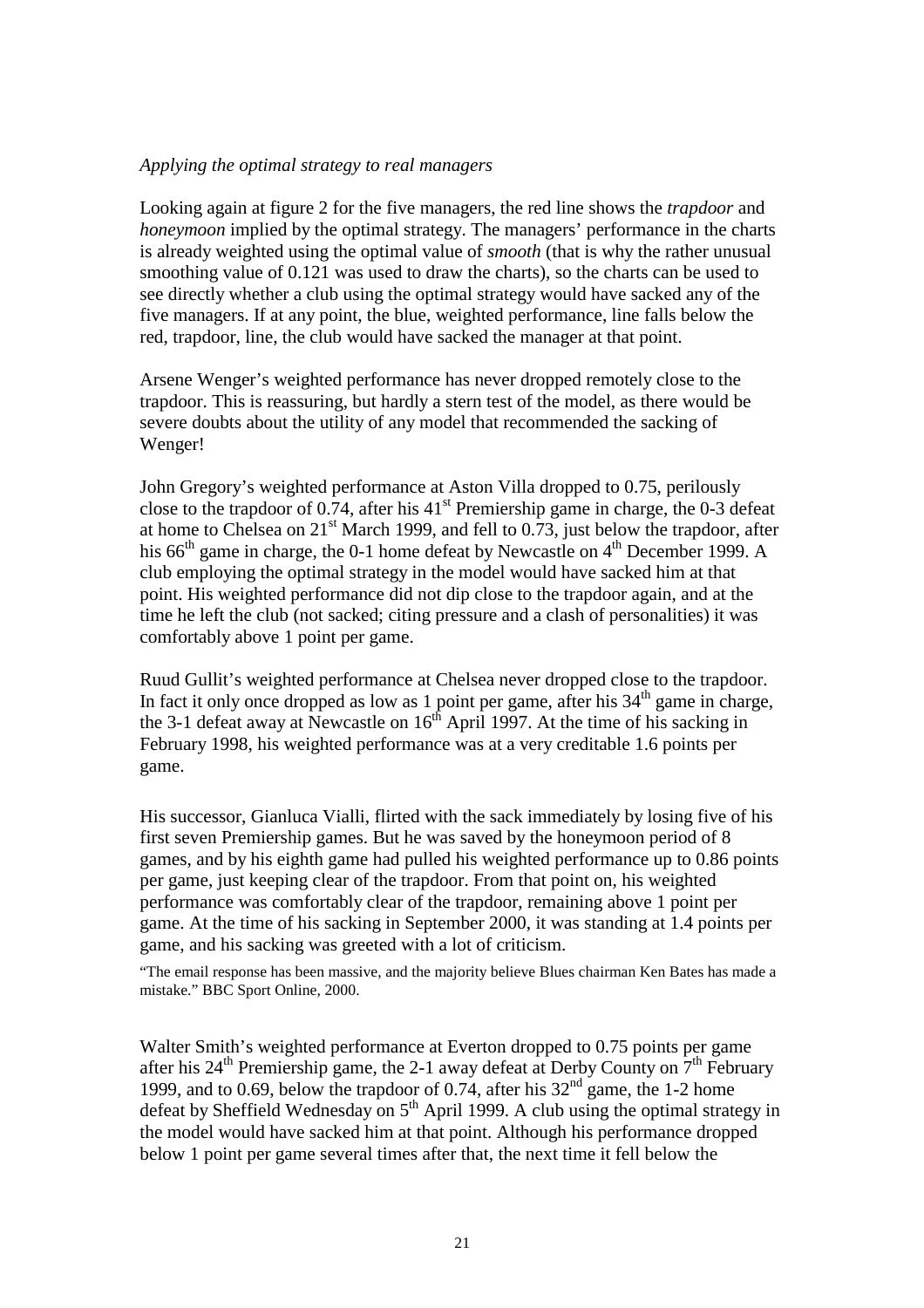trapdoor was after his  $143<sup>rd</sup>$  Premiership game, the last one before he was actually sacked (although in reality there was also a cup defeat after this last league game).

One final comparison with a real manager is instructive. Figure 3 shows the end of the Everton career of Joe Royle, one of Walter Smith's predecessors. This was not shown in figure 2 as the early part of his Everton career was during the 24-club Premiership. His weighted performance dropped to 0.76 points per game after the 4-1 away defeat at Newcastle on 29th January 1997. This was just above the trapdoor of 0.74 points per game. So the model would just not have sacked him, although in reality he was dismissed in March 1997.



*Source: mables-tables.com*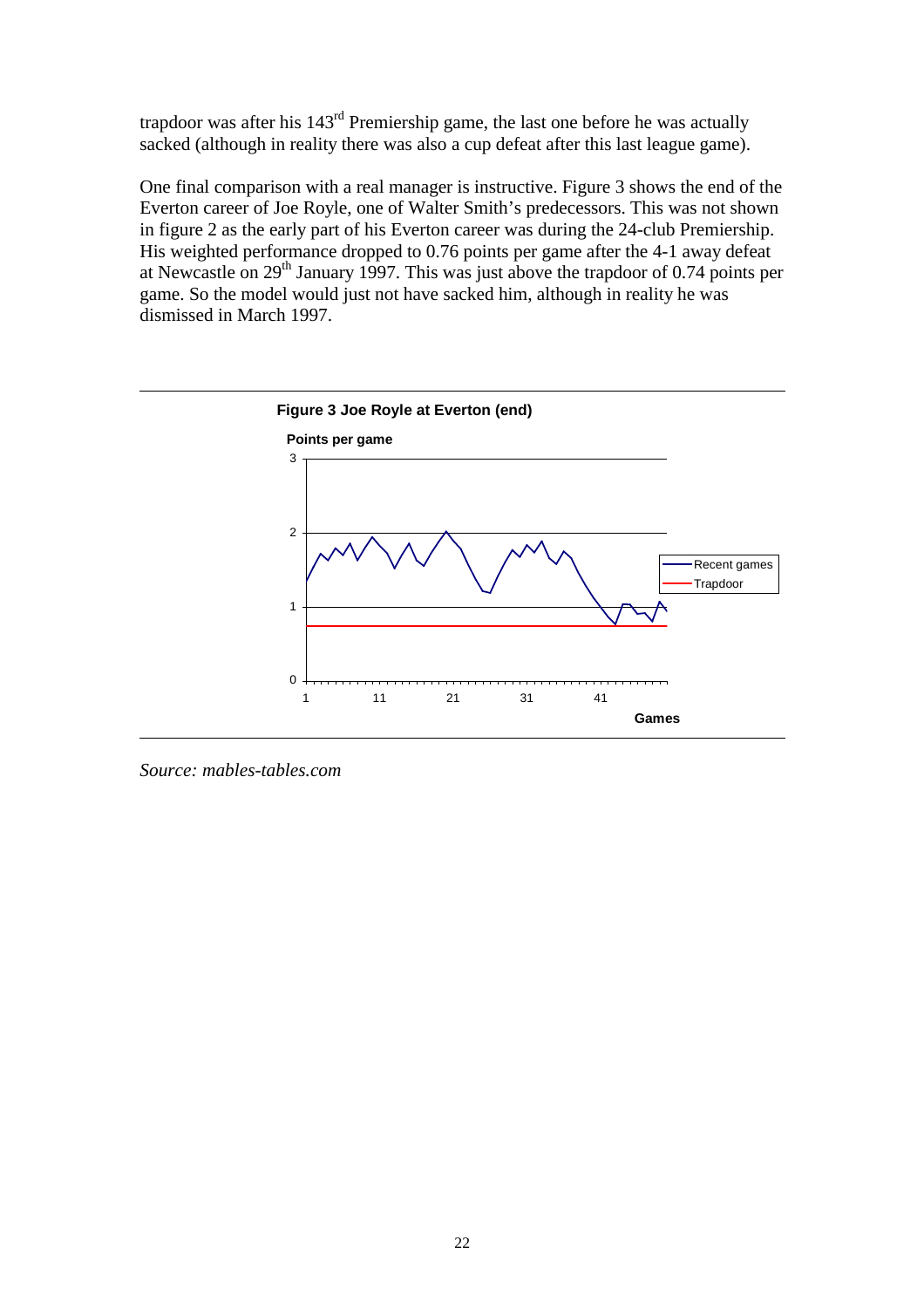#### **Discussion and suggestions for further research**

#### *Variation in the results*

The results presented in the previous section sounded reassuringly precise, and the comparison with the record of six real managers gives further confidence that the model is reasonable, but figure 4 shows how much the results can vary even with this optimal strategy.



## **Figure 4 Distribution of mean points per season using the optimal strategy**

Although the mean number of points per season over ten seasons is 56.81, for 5% of the ten season periods the mean number of points per season falls below 44.42, and for 5% of them it rises above 66.68.

The former would see the club on the fringes of relegation, as the top club relegated in the six seasons of a 20-club Premiership so far has scored 38, 40, 40, 36, 33 and 34 points. Football is an uncertain game, and following the best strategy gives no guarantee of success, even over ten seasons. Perhaps this is a good thing for the longterm health of the sport.

The latter would see the club regularly challenging for a European place, as 66.68 points would have secured a finishing position of  $4<sup>th</sup>$ ,  $5<sup>th</sup>$ ,  $3<sup>rd</sup>$ ,  $5<sup>th</sup>$ ,  $5<sup>th</sup>$  and  $5<sup>th</sup>$  in the six seasons so far of a 20-club Premiership.

Figure 5 shows the uncertain inputs to the model and their correlation with the number of points per season. All of the correlations are in the expected direction (the longer the time to age, the more points per season, the more points that can be bought for £1 million, the lower the points per season etc), but none of the correlations are particularly strong. The main lesson from figure 5 is that it would probably be worthwhile making some effort to find a better estimate of the time it takes for a manager's performance to begin to decline (*age*); the value used in the model is little more than an educated guess.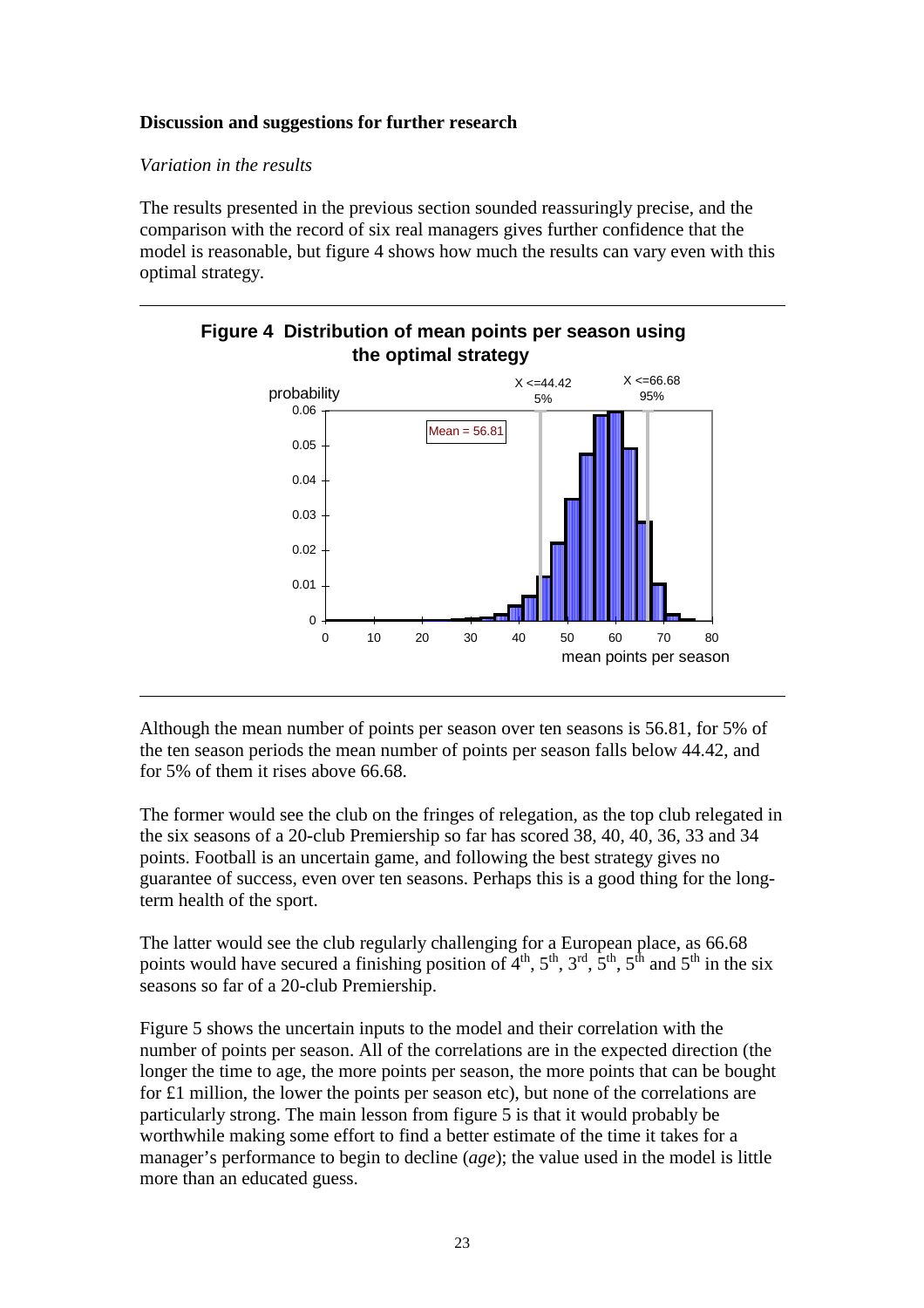

## **Figure 5 Correlation of inputs with mean points per season using the optimal strategy**

## *Is the optimal strategy really optimal?*

The previous section used 38000 @RISK iterations to show that the very similar optimal strategies from runs 2 and 3 were better than the candidate from run 1.

However, in each overnight run, 25 or so of the top strategies gave results within about 0.28 points per season of the optimal strategy. It needs a difference of 0.28 points per season to be able to dismiss a strategy as sub-optimal. Table 10 shows these strategies for run 3. Checking each of these with 38000 @RISK runs would be too time consuming, so it remains an open question whether any of these are actually the optimal strategy.

Although they do differ, they all have some features in common:

- The honeymoon periods are short, ranging from a minimum of three games to a maximum of eight.
- The trapdoors lie in a fairly small range, between 0.69 and 0.92 points per game.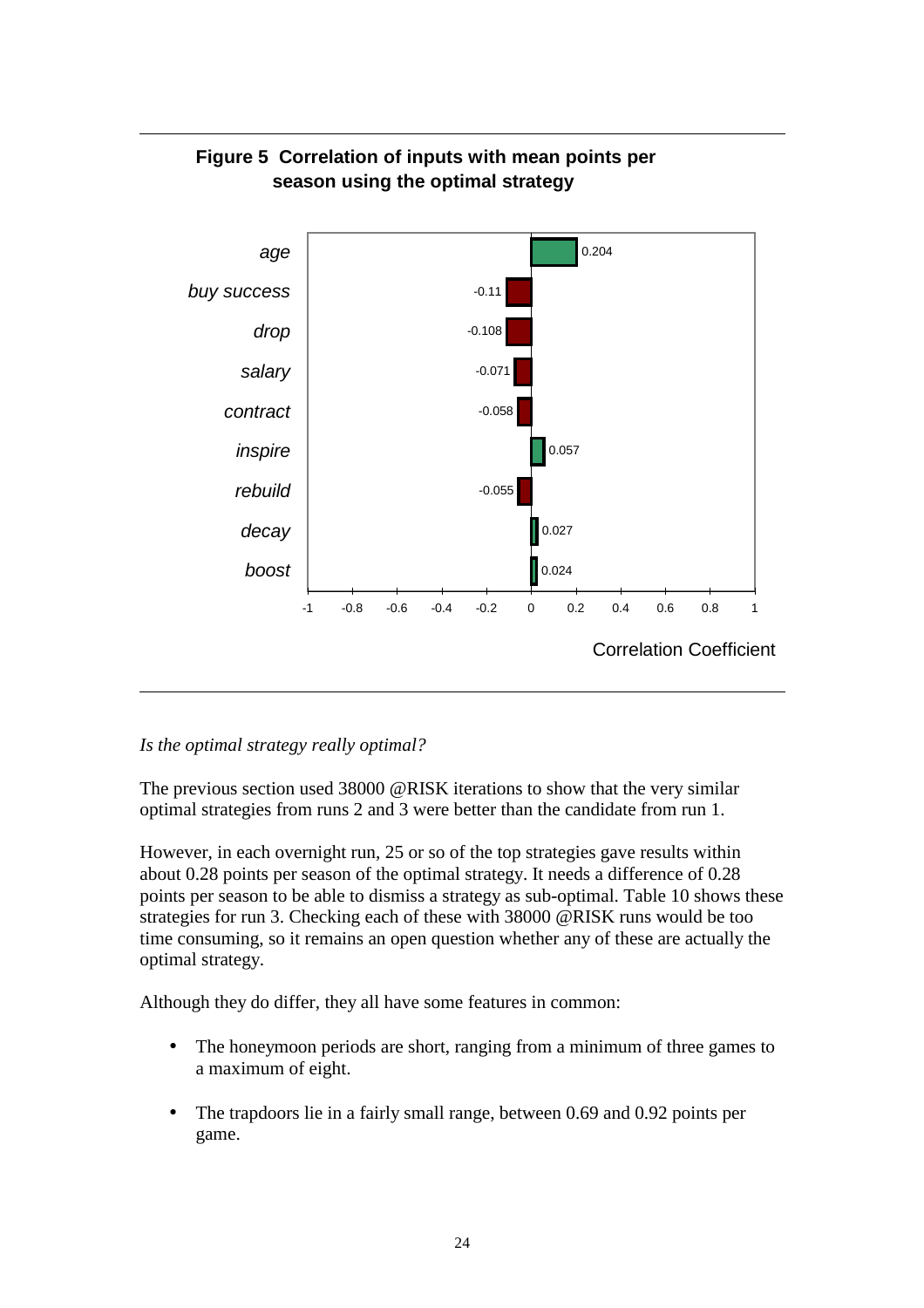• The smoothing coefficients are fairly gentle, between 0.09 and 0.14. If the trapdoor values are towards the top of the range, the smoothing coefficients are towards the bottom, and vice versa.

| Rank             | honeymoon                      | trapdoor | smooth | <b>Mean points</b><br>per season |
|------------------|--------------------------------|----------|--------|----------------------------------|
| $\mathbf{1}$     | 8                              | 0.74     | 0.12   | 56.90                            |
| $\overline{c}$   | 8                              | 0.74     | 0.13   | 56.87                            |
| 3                | 8                              | 0.75     | 0.13   | 56.87                            |
| $\overline{4}$   | 8                              | 0.74     | 0.13   | 56.86                            |
| 5                | 8                              | 0.71     | 0.13   | 56.82                            |
| $\boldsymbol{6}$ | 8                              | 0.76     | 0.13   | 56.80                            |
| $\overline{7}$   | 8                              | 0.75     | 0.13   | 56.80                            |
| 8                | 7                              | 0.91     | 0.09   | 56.78                            |
| 9                | $\overline{7}$                 | 0.75     | 0.13   | 56.77                            |
| 10               | 6                              | 0.75     | 0.13   | 56.77                            |
| 11               | 7                              | 0.82     | 0.09   | 56.77                            |
| 12               | 9                              | 0.75     | 0.13   | 56.75                            |
| 13               | 8                              | 0.69     | 0.14   | 56.75                            |
| 14               | 7                              | 0.91     | 0.09   | 56.72                            |
| 15               | $\overline{7}$                 | 0.91     | 0.09   | 56.71                            |
| 16               | 7                              | 0.85     | 0.09   | 56.70                            |
| 17               | 7                              | 0.85     | 0.09   | 56.69                            |
| 18               | 8                              | 0.82     | 0.13   | 56.67                            |
| 19               | 8                              | 0.72     | 0.13   | 56.66                            |
| 20               | 7                              | 0.92     | 0.09   | 56.66                            |
| 21               | 7                              | 0.91     | 0.10   | 56.66                            |
| 22               | 7                              | 0.91     | 0.09   | 56.66                            |
| 23               | 3                              | 0.91     | 0.09   | 56.65                            |
| 24               | 8                              | 0.91     | 0.09   | 56.65                            |
| 25               | 8                              | 0.79     | 0.13   | 56.64                            |
| 26               | $\overline{4}$                 | 0.91     | 0.09   | 56.63                            |
|                  | Source: 719 RISKOptimiser runs |          |        |                                  |

## **Table 10 Best 26 Strategies found by RISKOptimiser in run 3**

What table 10 also illustrates is that there are many strategies that give almost the same results as the optimal strategy. All the strategies in table 10 appear to give a mean result within 0.3 points per season, or 3 points over 10 seasons, of the optimal strategy. 3 points is the difference between losing and winning one game in ten seasons – perhaps a single penalty miss by your captain and a flash of brilliance from an opposition striker.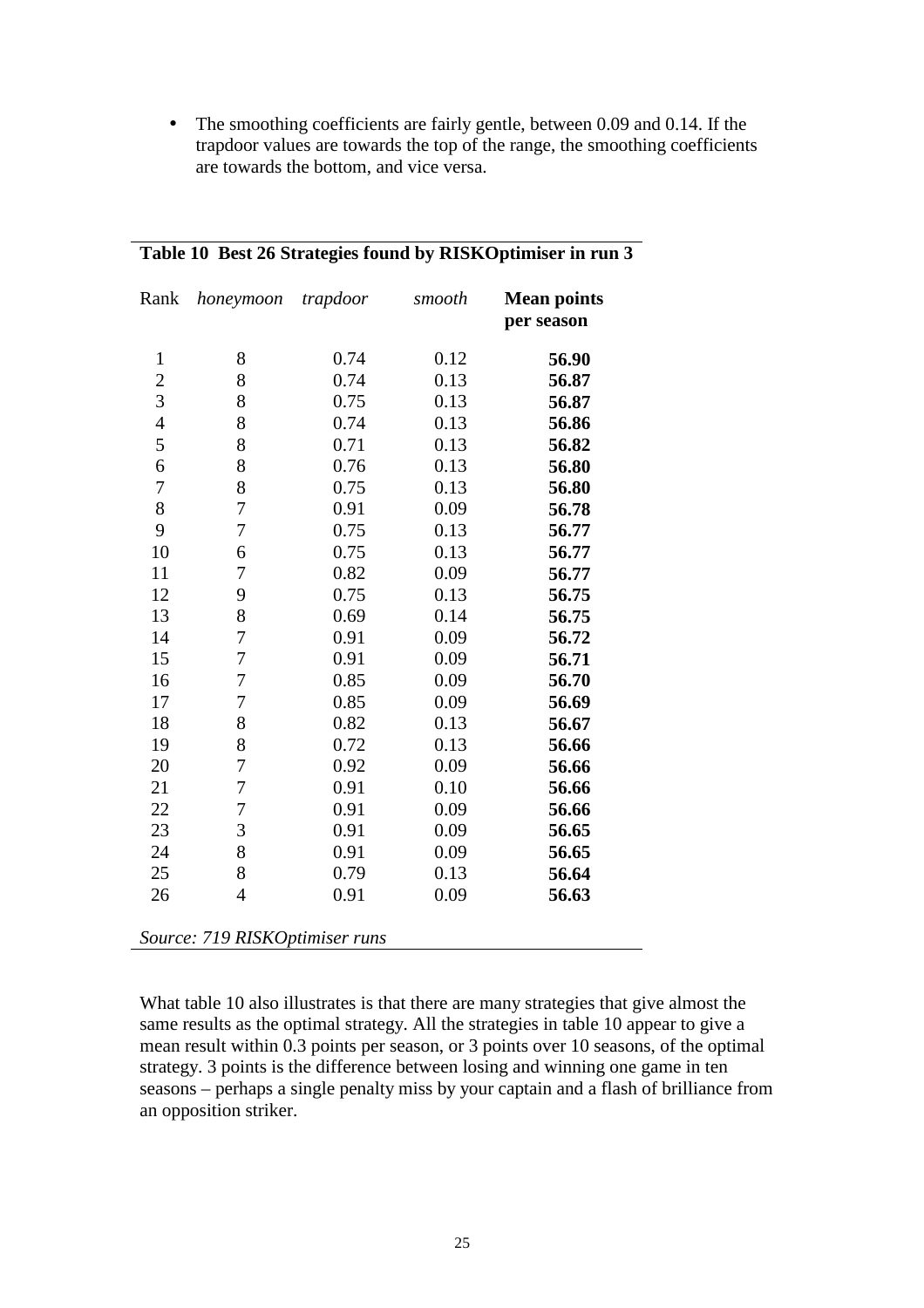#### *What's missing from the model*

The model described here is clearly only a first attempt at applying management science techniques to the hiring and firing of football managers. The more glaring simplifications include:

- No consideration of whether games are played at home or away. In the last six seasons of the Premiership, clubs averaged just under 9 home wins, but only just under 5 away wins per season. In reality a club might be less willing to forgive a poor run of results at home, than a poor run away from home.
- No consideration of the quality of the opposition. In reality a club might be more willing to forgive a poor run of results against the top teams in the league, than against more modest opposition.
- No consideration of the critical importance of avoiding relegation at the end of each season. In reality a club might be more willing to sack its manager if it is in a relegation place, but hopes to use the initial boost in performance of a new manager to draw clear of danger.
- No consideration of games other than Premiership ones. In reality a club would be expected to take notice particularly of good performances in European competitions, and poor performances against lower league opponents in the domestic cup competitions.
- No consideration of the financial and other costs of sacking a manager other than paying off his contract. In reality, the rebuilding period often includes other changes in the playing and management staff, which can have severe financial implications, and frequent changes of manager can have an unsettling effect on players and fans alike. On the other hand, the arrival of a new manager does sometimes lead to at least a temporary increase in attendance at games, bringing some financial benefits.
- No consideration of the different aspirations of different clubs. Implicitly the model is calibrated against the average club in the Premiership. In reality it is clear that there is a group of clubs at the top of the Premiership whose objectives are focussed on success in European competition. This is perhaps most clearly seen in the sackings of Gullit and Vialli at Chelsea when the model would suggest they were performing well above the trapdoor level. Clubs at the top of the Premiership, with more money to spend, and a realistic chance of winning trophies, might be expected to have access to a better than average pool of managers.
- No consideration of other choice variables than the triplet of *honeymoon*, *trapdoor* and *smooth*. In theory the clubs should perhaps be performing more complicated calculations using Bayesian statistics to update the posterior probabilities of manager quality after every game. In practice, they may use simple rules of thumb, including pressure from fans, rather than calculation when deciding it is time for a manager to go. Clubs also have the chance to observe the manager's performance in other areas of the job, such as coaching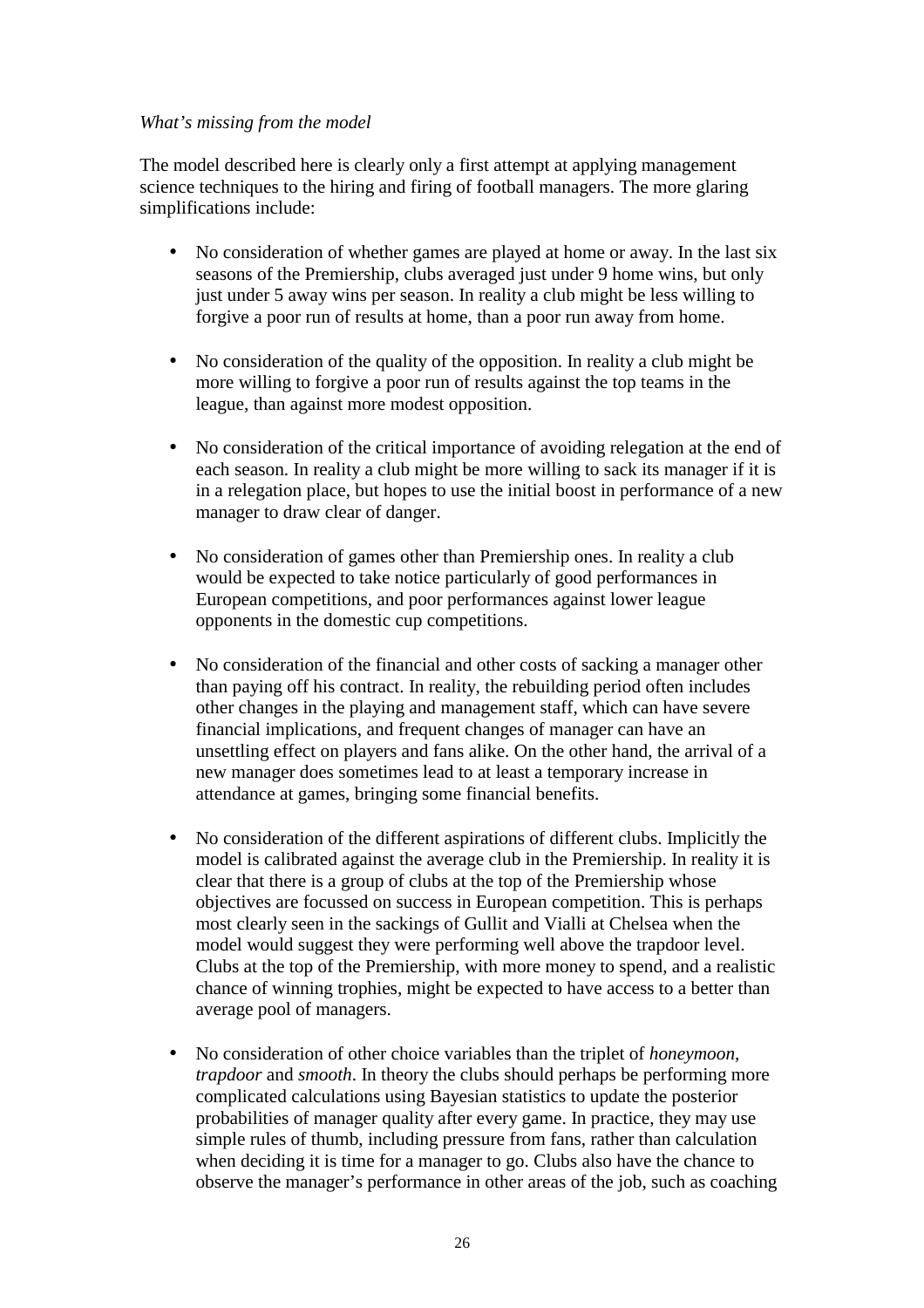and transfer dealings, and probably take this into account when deciding whether to sack him or not.

Despite all these shortcomings, and no doubt others that are obvious to the reader if not the author, the model does seem to give reasonable insights, and the calculations required to apply the optimal strategy (as opposed to those required to discover it) are simple. Any club considering the future of its manager might find it worthwhile at least to take a few minutes to check how close his performance is to the trapdoor before pulling the lever that consigns him to the sack.

### *Further research*

The first priority is to update the data in the model once the complete information for the 2001-02 season becomes available. This will allow the optimal strategy to be recalculated using the most recent data. It will also enable the performance of all the current Premiership managers to be monitored and compared to the trapdoor.

The second task is to adapt the model so that it can be applied to the Nationwide League clubs in England, where the seasons consist of 46 games, and the financial circumstances are very different to those in the Premiership. Looking at other soccer leagues, in Spain and Italy particularly, or other sports, would also seem to be possible.

Development of the model to address the more important shortcomings identified above would seem to be worthwhile. The best candidates for inclusion are incorporating home and away games, the quality of the opposition, the importance of avoiding relegation, and the different aspirations of different clubs. Quantitative information exists for all of these.

It would also be worth trying to improve the accuracy of the inputs to simulate the actual Premiership more closely. In particular, the restriction to five types of manager, symmetrically arranged around the 'good' manager who has an average performance, is not a perfect representation of the Premiership. Inspection of table 3 shows that the 'good' managers actually do slightly worse than this on average, while both the 'poor' and 'world class' managers do rather better than the model assumes. Figure 5 shows that more systematic investigation to estimate the time profile of a manager's performance, particularly any drop in performance after several seasons in the job, would also be worthwhile.

A final observation is probably worth making. When I started this investigation, I expected to be able to draw on a body of previous similar research. I was thinking that there would be existing models that I could adapt to include uncertain inputs, and the new optimisation techniques that perform well under these conditions. But searching for football and manager on the Web of Science (http://wos.mimas.ac.uk/) did not turn up any academic research on the subject. It seems that there are hundreds of quantitative studies of the fitness and skill of players, but very little on the management aspects of the sport.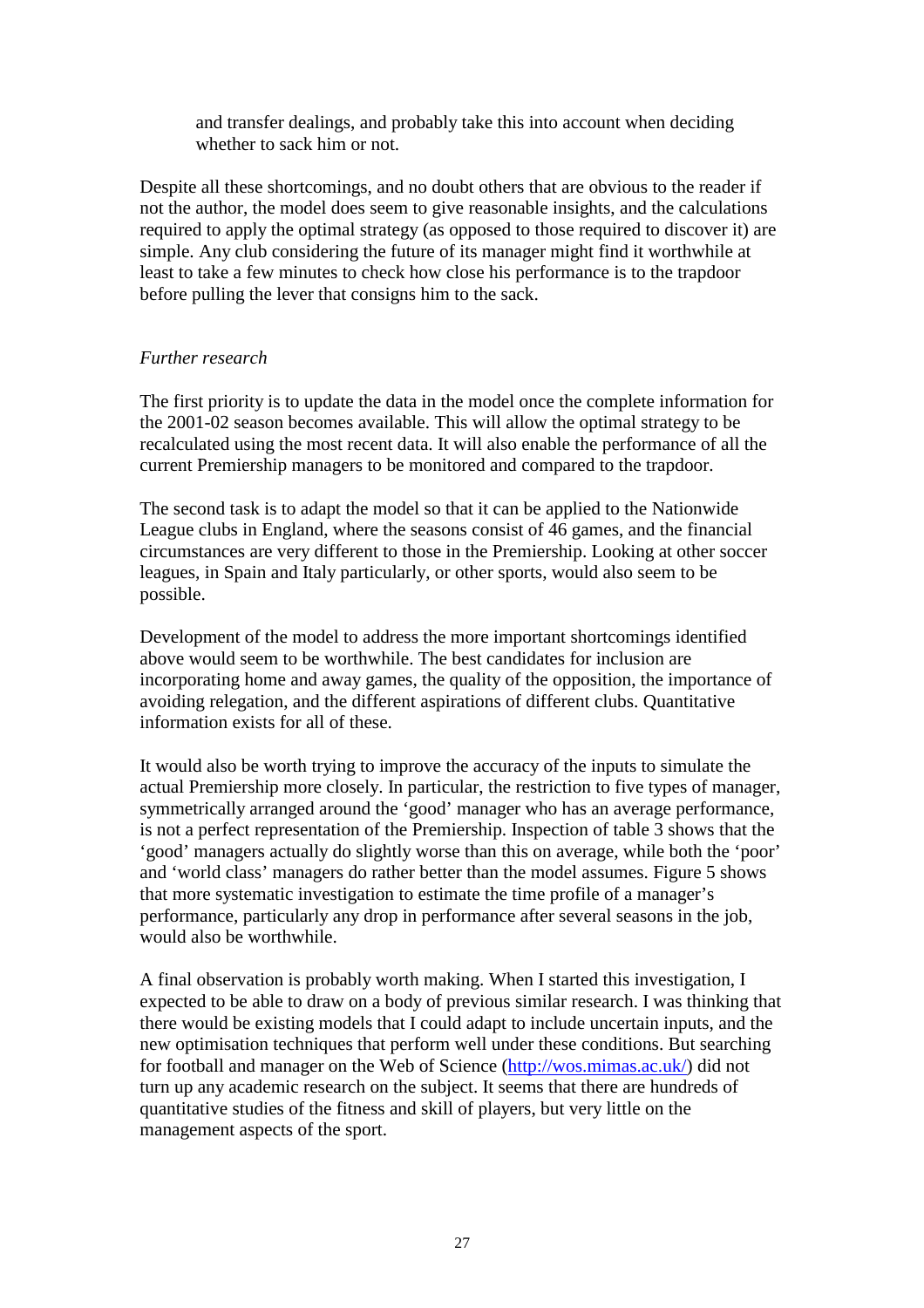The foremost football research centres in the UK at Leicester University (www.le.ac.uk/snccfr ), Birkbeck College (www.football-research.org/ ) and Liverpool University (www.liv.ac.uk/footballindustry/) concentrate on the social and governance aspects of the game. Deloitte & Touche Sport produces excellent annual publications on football finance. But quantitative modelling so far seems to have been absent. For a £1 billion per year industry (Deloitte & Touche, 2000), this seems an odd omission, and surely an opportunity to be grasped.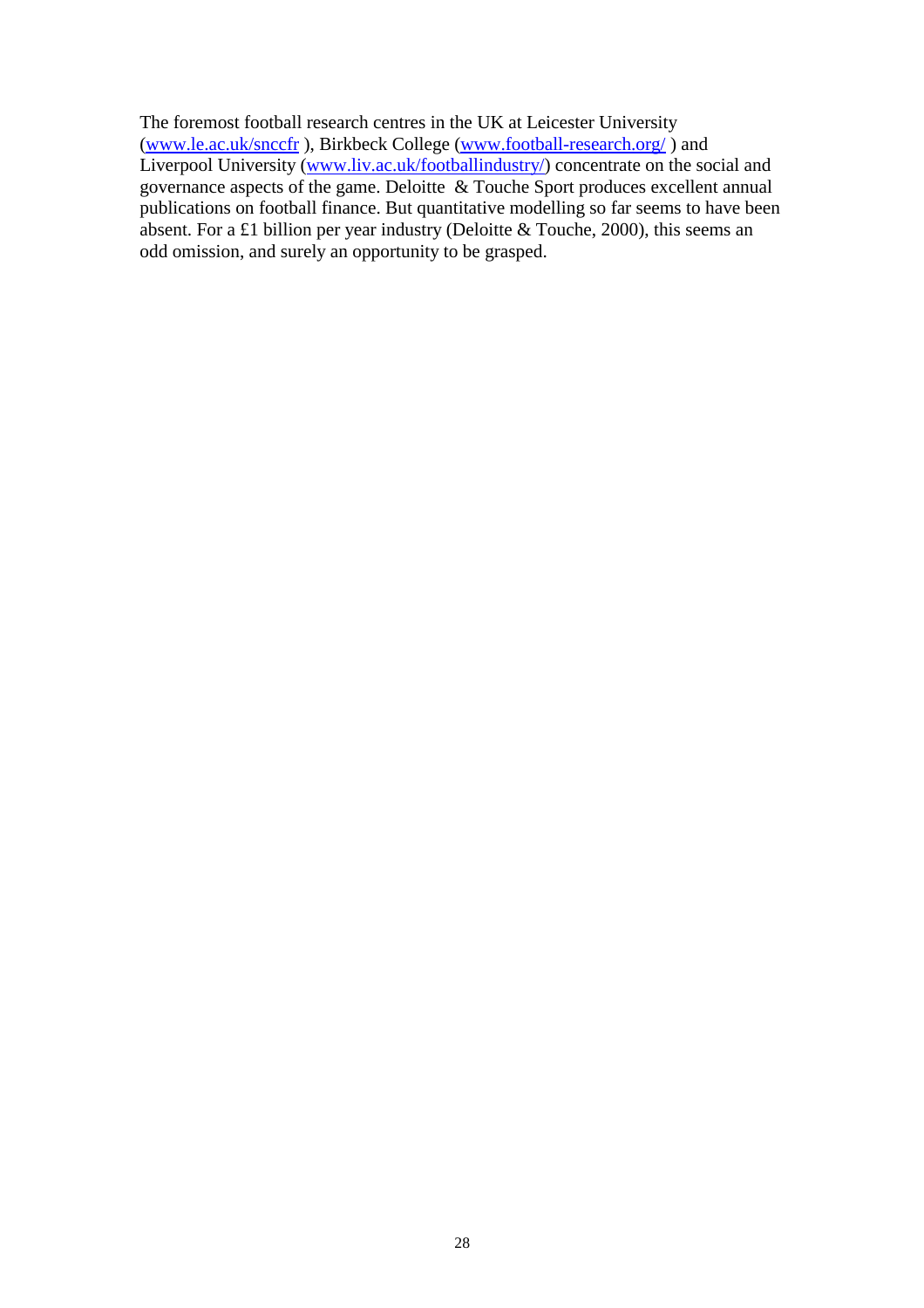### **References**

Austin S, 2002, Quick-fire managers, news.bbc.co.uk/sport/hi/english/football/newsid\_1761000/ 1761595.stm

BBC Sport online, 2000, Fans stand behind Vialli, http://news.bbc.co.uk/sport/hi/english/football/teams/c/chelsea/newsid\_924000/92461 7.stm

Beale J, 2001, Incoming Trio Enthusiastic, http://www.megasoccer.com/story/coun/yu/home/6136.html

Country Life, 2001, http://www.countrylife.co.uk/worldsoccer/newsapril01/news\_blanc.html

Deloitte & Touche, 2000, English Football Revenues Set to Double, http://www.deloitte.com/vc/0,1029,sid=1018&cid=2934,00.html

Deloitte & Touche, 1998, Annual Review Of Football Finance 1997/98, p41.

Eppen G , Gould F and Schmidt C, 1990, Quantitative Concepts for Management, 3rd Ed, Prentice Hall.

Fitton P, 2001, Mac on the rack already, www.soccernet.com/england/news/2001/0826/20010826efcmfcrep.html

Fitton P, 2002, O'Leary's a winner, says Ridsdale, http://www.soccernet.com/england/news/2002/0224/20020224lufcridsdale.html

Gordon R, 1998, http://www.scottishfootball.com/features/rg7.htm

Kelly D, 2001, http://www.megasoccer.com/page/genpage.php?nt=world&nv=World&ns=home&pa ge=columns%2Fkelly10.html

McClaren S, 2002, Fergie quit? He's the last of a dying breed, Observer, 3 March 2002, http://www.observer.co.uk/sport/story/0,6903,660885,00.html

Palisade Corporation, 2000, Guide to RISKOptimizer, Newfield, NY, USA.

Parry C, 2000, http://www.arsenal-world.net/news/1100/051100b.htm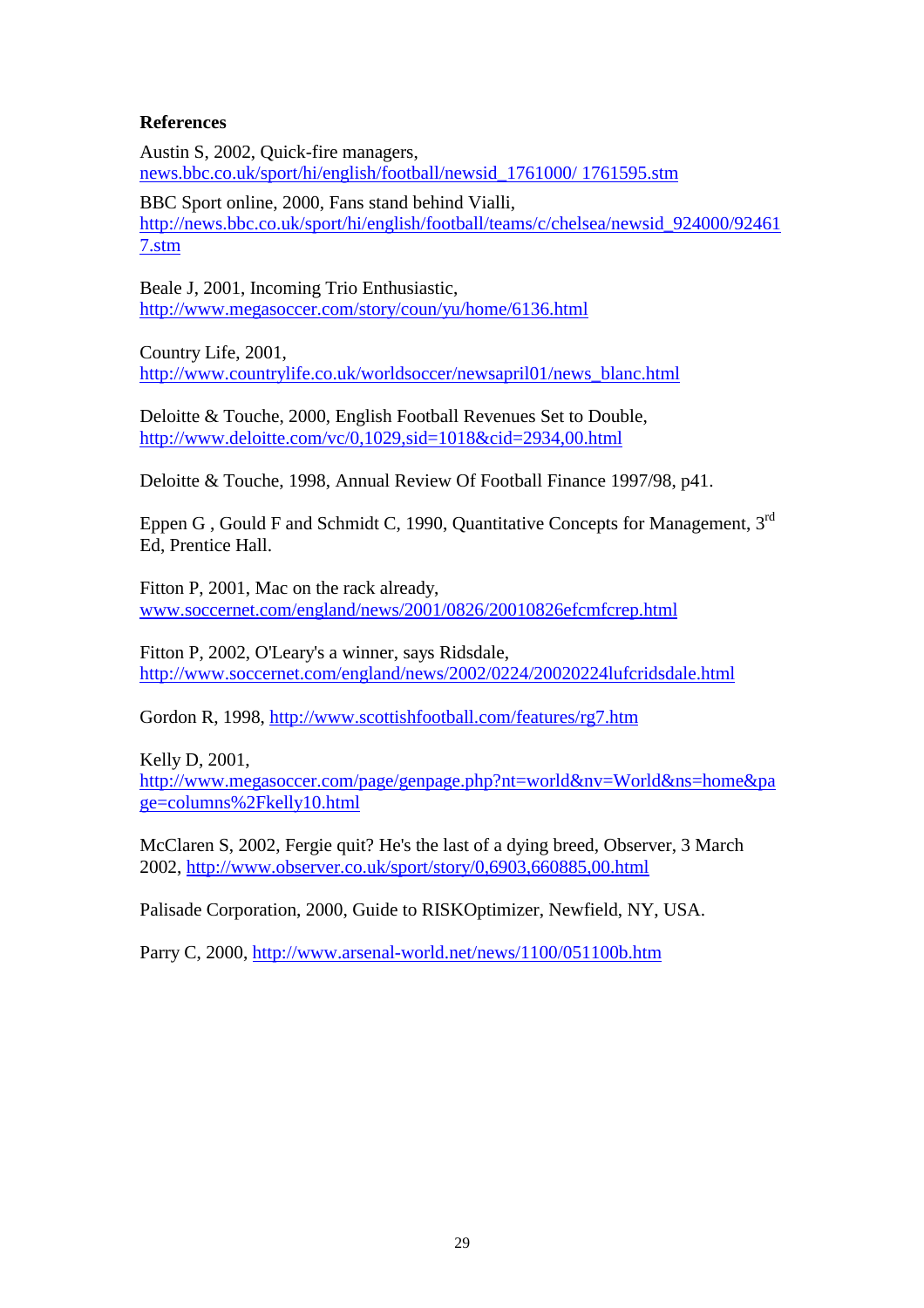#### **Appendix: Cautionary lessons from an alternative formulation**

An earlier version of the model assumed that all managers would keep the same proportion of wins to draws as in the league as a whole. So

 $p(\text{win})/p(\text{draw}) = P(\text{win})/P(\text{draw})$  $= P(win)/(1-2P(win))$  $g = 3p(\text{win}) + p(\text{draw})$  $= 3p(\text{win}) + p(\text{win})(1 - 2P(\text{win}))/P(\text{win})$  $= p(\text{win})*(3 + (1-2P(\text{win}))/P(\text{win}))$  $= p(\text{win}) * (1 + P(\text{win})) / P(\text{win})$ 

so, for any type of manager,

 $p(\text{win}) = g * P(\text{win})/(1 + P(\text{win}))$ 

 $p(draw) = g * (1 - 2P(win))/(1 + P(win))$ 

 $p(loge)$  = 1 – *g* \* (1 – *P(win)*)/(1 + *P(win)*)

Clearly this assumption would cease to make sense if  $p(lose) < 0$ , ie if

 $g > (1 + P(\text{win}))/(1 - P(\text{win}))$ , so the model checked to ensure that this condition was not broken.

However, this formulation gave too few draws for the worst managers, and too many for the best, and so was abandoned in favour of the formulation described in the text.

It also produced a quirky result from the optimisation procedure, as during the inspired period at the start of a manager's tenure, the probability of losing a game would be very small, often below 2%, for the world class managers. So the model would find it optimal to sack the manager if he lost his first game, since it was almost impossible to sack a world class manager this way. This was clearly unrealistic behaviour that was an artefact of the model.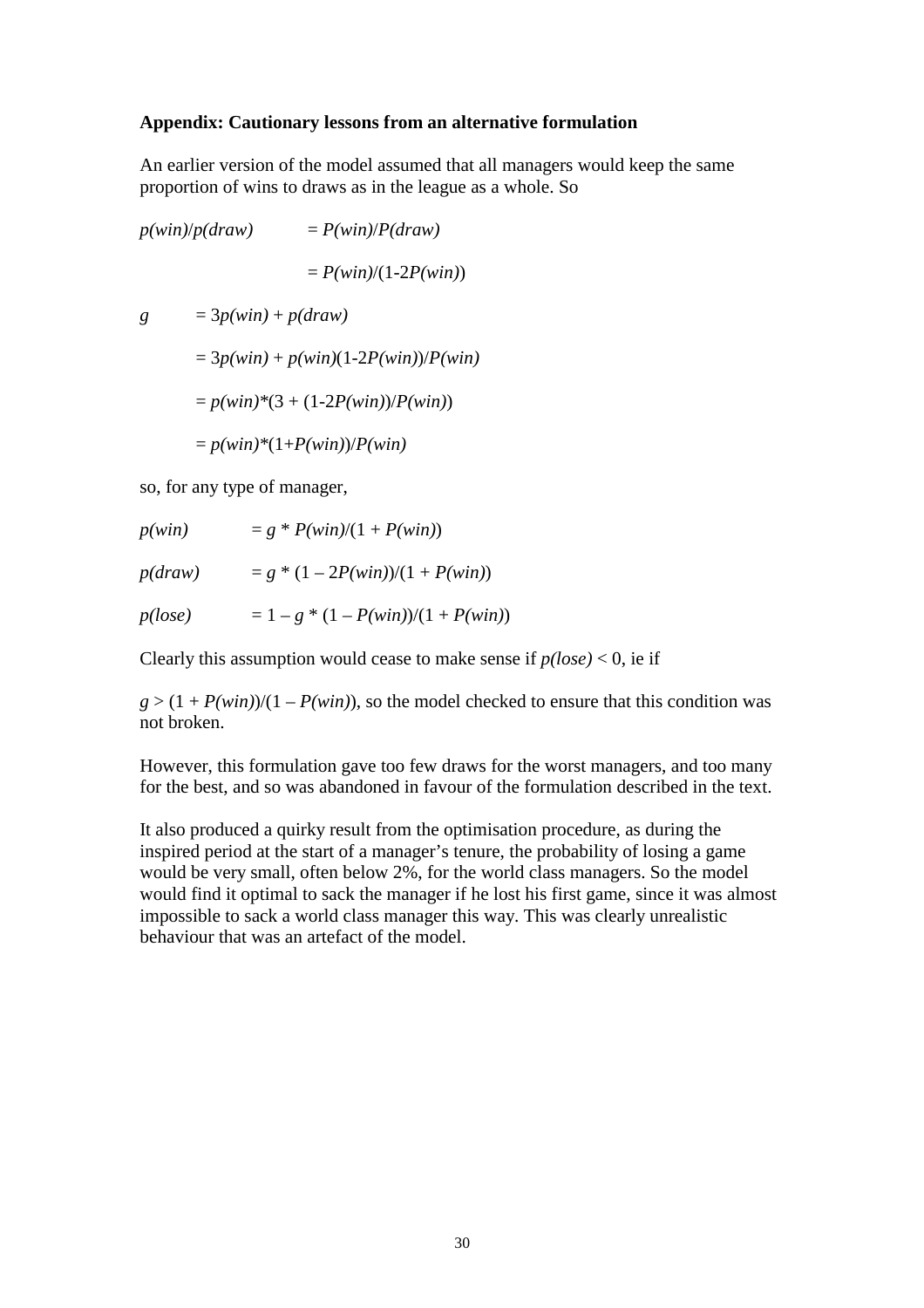#### **JUDGE INSTITUTE OF MANAGEMENT**

## **2000 Working paper series**

| <b>NUMBER</b> | <b>TITLE AND AUTHOR</b>                                                                 |
|---------------|-----------------------------------------------------------------------------------------|
| <b>WP</b>     | Production Costs and Advertising Policy                                                 |
| 23/2000       | (S Gopalakrishna and R Steinberg)                                                       |
| <b>WP</b>     | Price Protection Strategies for an Oil Company                                          |
| 24/2000       | (E Medova and A Sembos)                                                                 |
| <b>WP</b>     | Dynamic Portfolio Replication via Stochastic Programming                                |
| 25/2000       | (MAH Dempster and GWP Thompson)                                                         |
| <b>WP</b>     | Spread Option Valuation and the Fast Fourier Transform                                  |
| 26/2000       | (M A H Dempster and S S G Hong)                                                         |
| <b>WP</b>     | Recipes for Success - Product Development Benchmarks in the UK and the German Food      |
| 27/2000       | Industries (S Haake, C Moore and N Oliver)                                              |
| <b>WP</b>     | Developing Consumer Electronics Products: Practice and Performance in Japan, North      |
| 28/2000       | America and the UK (N Oliver, E Dewberry, I Dostaler)                                   |
| <b>WP</b>     | The Future of China's Human Resource Management in its Asia-Pacific Context: a Critical |
| 29/2000       | Perspective (Malcolm Warner)                                                            |
| <b>WP</b>     | Computational Learning Techniques for Intraday FX Trading Using Popular Technical       |
| 30/2000       | Indicators (MAH Dempster, TW Payne, Y S Romahi and GWP Thompson)                        |
| <b>WP</b>     | Wavelet Based PDE Valuation of Derivatives                                              |
| 31/2000       | (M A H Dempster and A Eswaran)                                                          |
| <b>WP</b>     | Price Symmetry in a Duopoly with Congestion                                             |
| 32/2000       | (O Haimanko and R Steinberg)                                                            |
| <b>WP</b>     | A New Form of Chinese Human Resource Management? Personnel and Labour-                  |
| 33/2000       | Management Relations in Chinese Township and Village Enterprises: A Case Study          |
| <b>WP</b>     | The Development of Organizational Trust in the Chinese Business Context                 |
| 34/2000       | (J Child and G Moellering)                                                              |
| <b>WP</b>     | The Profitability of Intra-Day FX Trading Using Technical Indicators                    |
| 35/2000       | (M A H Dempster and C M Jones)                                                          |
| <b>WP</b>     | A Real-Time Adaptive Trading System Using Genetic Programming                           |
| 36/2000       | (M A H Dempster and C M Jones)                                                          |

## **2001 Working paper series**

| <b>NUMBER</b> | <b>TITLE AND AUTHOR</b>                                                               |
|---------------|---------------------------------------------------------------------------------------|
|               |                                                                                       |
| <b>WP</b>     | Altered States: the Impact of the New Economy on Sustainable Development in Southeast |
| 1/2001        | Asia (B Ahlering and C Smallman)                                                      |
| <b>WP</b>     | A Customer-Driven Model of Job Design: Towards a General Theory                       |
| 2/2001        | (R F Conti and M Warner)                                                              |
| <b>WP</b>     | The Timing and Terms of Mergers, Stock Offers and Cash Offers                         |
| 3/2001        | (B Lambert)                                                                           |
| <b>WP</b>     | <b>Against Learning</b>                                                               |
| 4/2001        | (C Grey)                                                                              |
| <b>WP</b>     | Extremes in Operational Risk                                                          |
| 5/2001        | (E A Medova and M N Kyriacou)                                                         |
| <b>WP</b>     | Mergers and Acquisitions: The Influence of Methods of Payment on Bidder's Share Price |
| 6/2001        | (R Chatterjee and A Kuenzi)                                                           |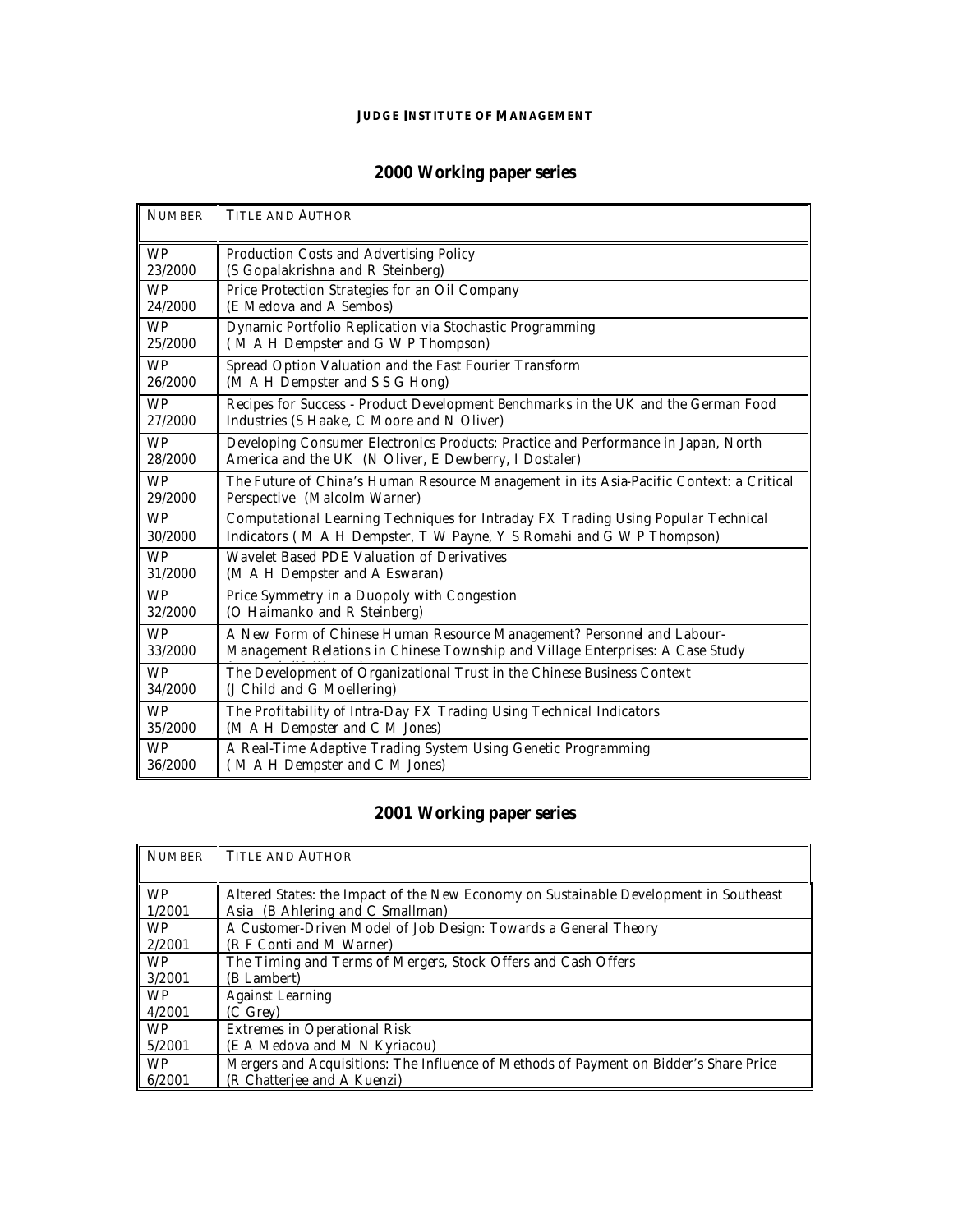| <b>NUMBER</b> | <b>TITLE AND AUTHOR</b>                                                                     |
|---------------|---------------------------------------------------------------------------------------------|
| <b>WP</b>     | Competitive Bidding for a Long-Term Electricity Distribution Contract                       |
| 7/2001        | (S Littlechild)                                                                             |
| <b>WP</b>     | Globalization and ICTs: Working Across Cultures                                             |
| 8/2001        | (G Walsham)                                                                                 |
| <b>WP</b>     | Russian Banks and the Soviet Legacy                                                         |
| 9/2001        | (D Lane)                                                                                    |
| <b>WP</b>     | Operational Risk Capital Allocation and the Integration of Risks                            |
| 10/2001       | (E A Medova)                                                                                |
| <b>WP</b>     | 'Sino-Foreign Joint Ventures' Versus 'Wholly Foreign Owned Enterprises' in the People's     |
| 11/2001       | Republic of China (Daniel Yan and Malcolm Warner)                                           |
| <b>WP</b>     | Globalization, Labour-Markets and Human Resources in Asia-Pacific Economics: an             |
| 12/2001       | Overview (Malcolm Warner)                                                                   |
| <b>WP</b>     | The Climate Change Benefits of Reducing Methane Emissions                                   |
| 13/2001       | (Chris Hope)                                                                                |
| <b>WP</b>     | Real (Investment) Option Games with Incomplete Information and Learning Spillovers (S H     |
| 14/2001       | Martzoukos and E Zacharias)                                                                 |
| <b>WP</b>     | An Extended CBA Model of Hydro Projects in Sri Lanka                                        |
| 15/2001       | (R Morimoto and C Hope)                                                                     |
| <b>WP</b>     | Employees' Access to Family-Friendly Policies and Practices: An Analysis of the 1998        |
| 16/2001       | Workplace Employee Relations Survey (S Dex and C Smith)                                     |
| <b>WP</b>     | Which British Employers Have Family-Friendly Policies? An Analysis of the 1998              |
| 17/2001       | Workplace Employee Relations Survey (S Dex and C Smith)                                     |
| <b>WP</b>     | Differentiating Debt Target from Non-Target Firms: an Empirical Study on Corporate          |
| 18/2001       | Capital Structure (B Lambrecht, G Dissanaike and A Sarraga)                                 |
| <b>WP</b>     | Convergence Revisited: Labour-Markets in 'Communist' China and 'Capitalist' Hong Kong       |
| 19/2001       | (G O M Lee and M Warner)                                                                    |
| <b>WP</b>     | Employee Commitment as an Outcome of Family-Friendly Policies? An Analysis of the           |
| 20/2001       | Workplace Employee Relations Survey (S Dex and C Smith)                                     |
| <b>WP</b>     | Considerations of Quality in British Television Production: A Bayesian Statistical Analysis |
| 21/2001       | (S Dex and R Sewell)                                                                        |
| <b>WP</b>     | Effects of Family-Friendly Policies on Business Performance                                 |
| 22/2001       | (S Dex, C Smith and S Winter)                                                               |
| <b>WP</b>     | Intraday FX Trading: Reinforcement VS Evolutionary Learning                                 |
| 23/2001       | (M A H Dempster, T Payne, Y S Romahi)                                                       |
| <b>WP</b>     | The Impact of Electricity Supply on Economic Growth in Sri Lanka                            |
| 24/2001       | (R Morimoto and C Hope)                                                                     |
| <b>WP</b>     | Solution of PDEs by Wavelet Methods                                                         |
| 25/2001       | (M A H Dempster and A Eswaran)                                                              |

# **2002 Working paper series**

| I NUMBER  | <b>TITLE AND AUTHOR</b>                                                |
|-----------|------------------------------------------------------------------------|
| WP        | Exponential Growth of Fixed-Mix Strategies in Stationary Asset Markets |
| 1/2002    | (M Dempster, I V Evstigneev and K R Schenk-Hoppé)                      |
| <b>WP</b> | Employees' Awareness of Employer's Flexible Working Arrangements       |
| 2/2002    | (S Dex, A McCulloch and C Smith)                                       |
| <b>WP</b> | Intraday FX Trading: an Evolutionary Reinforcement Learning Approach   |
| 3/2002    | (MA H Dempster and Y S Romahi)                                         |

For details of further past papers in our series, please contact us, and we will be happy to send you our booklet.